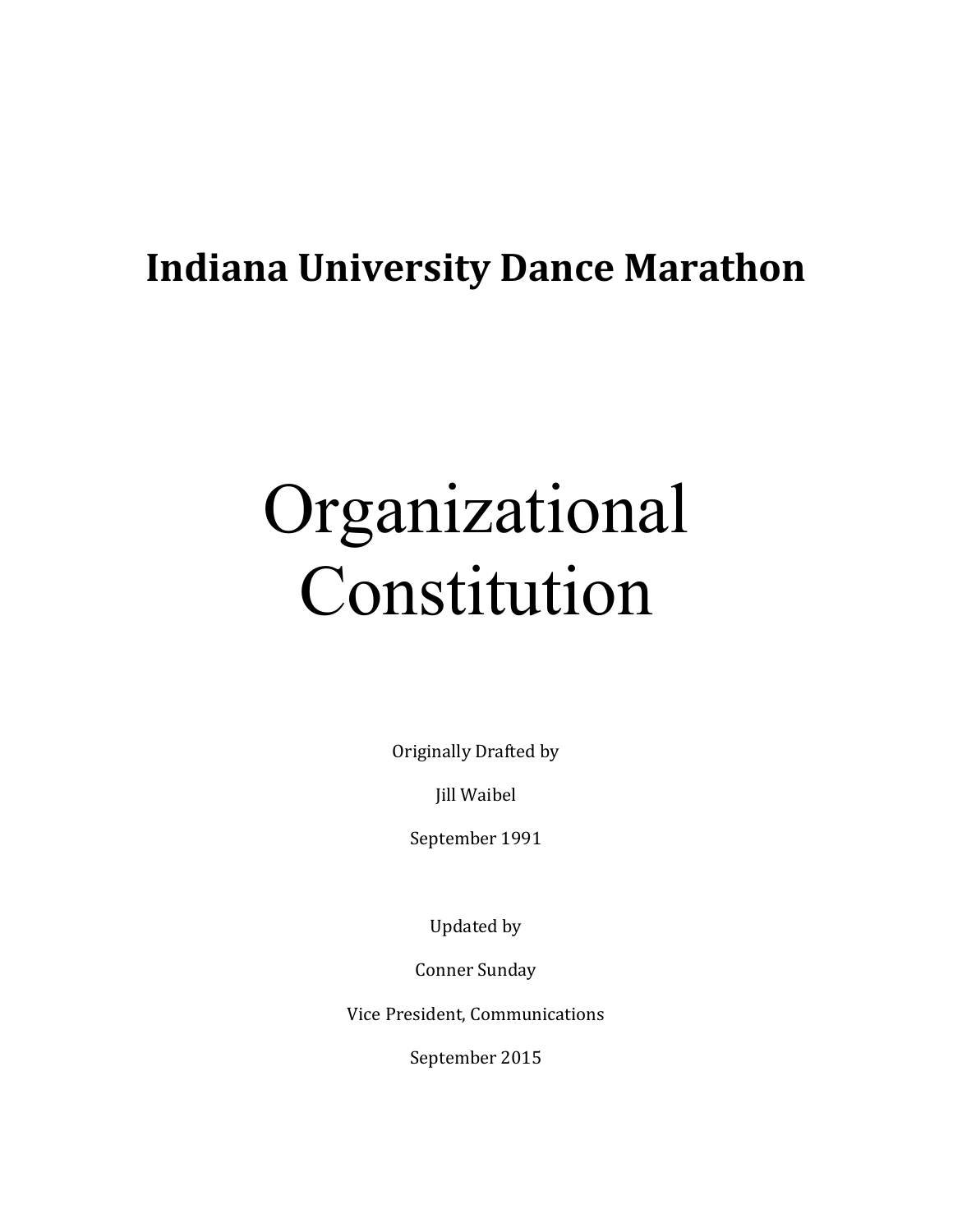## Table of Contents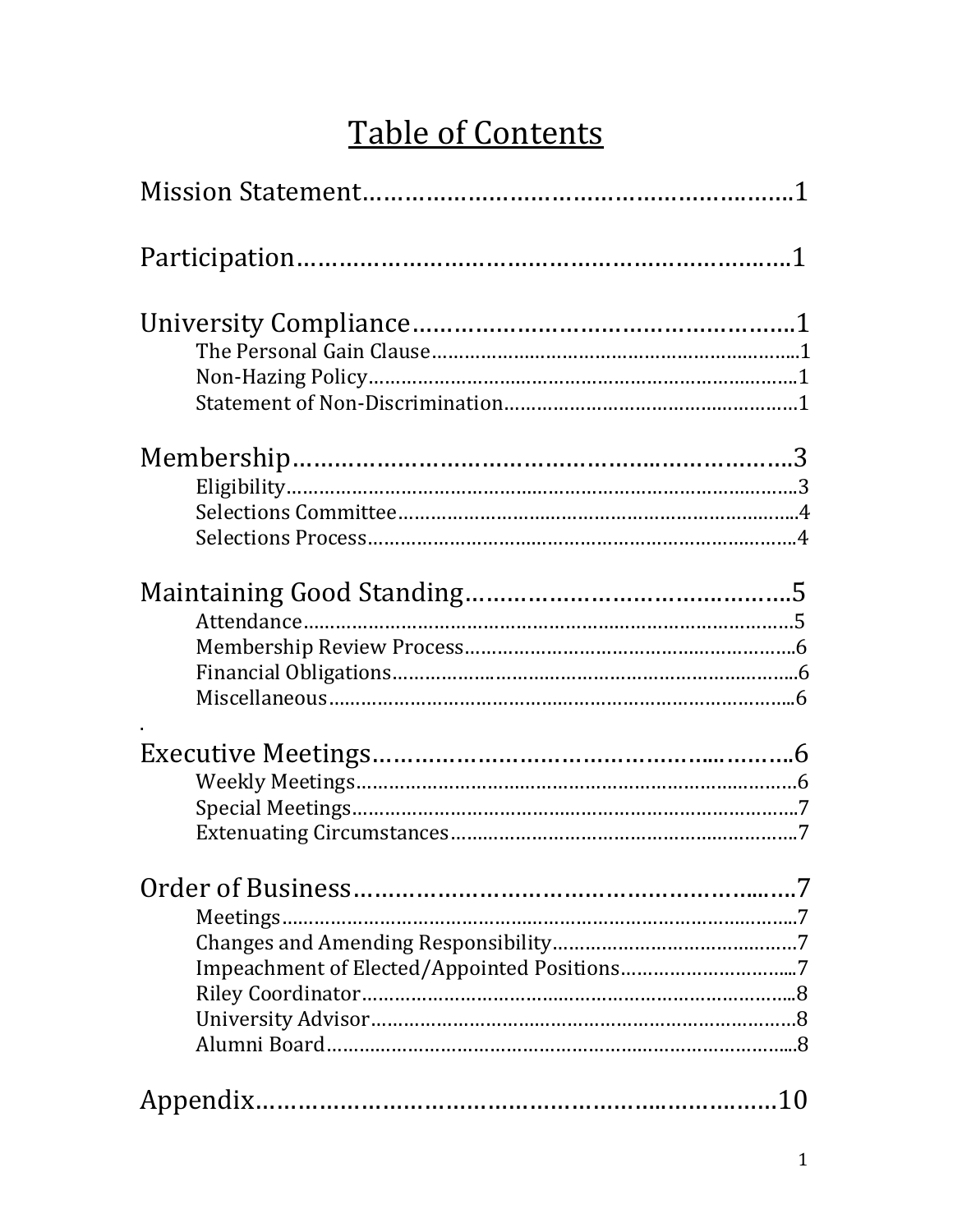## **I. Mission Statement**

"To create a Dance Marathon, a dynamic organization of friends in the community, that will provide hope for the children of Riley Hospital for Children in Indianapolis, Indiana and its affiliated programs, by generating funds that will be used solely to support the Hospital, its programs and its efforts to treat all children in need of health services in Indiana. "

## **II.Participation**

The proposed organization will operate without regard to arbitrary consideration of characteristics such as age, race, disability, ethnicity, gender, marital status, national origin, religion, sexual orientation, or veteran status.

## **III. University Compliance**

This organization shall comply with all Indiana University regulations, and local, state, and federal laws.

This organization will administer background checks for all IUDM committee members, specifically those on the Riley Development Committee, who work with children. Additionally, it will adhere to travel policies set forth by the IU Office of Risk Management, including obtaining driver's license information for all drivers who will be traveling.

#### The Personal Gain Clause:

This organization shall ethically raise and distribute profits from organizational functions to either the organization or to members who provide a service that directly benefits the organization. Individual members may not receive compensation directly from for-profit companies if acting as a representative of a student organization.

#### Anti-Hazing Policy:

Hazing is strictly prohibited from both an external and internal perspective. Hazing shall be defined as any conduct with subjects another person, whether physically, mentally, emotionally, or psychologically, to anything that may endanger, abuse, degrade or intimidate them person as a condition of association with a group or organization, regardless of the person's consent or lack of consent.

#### Statement of Non-Discrimination:

IU Dance Marathon allows any interested student to participate in, become a member of, and seek leadership positions in the organization without regard to arbitrary consideration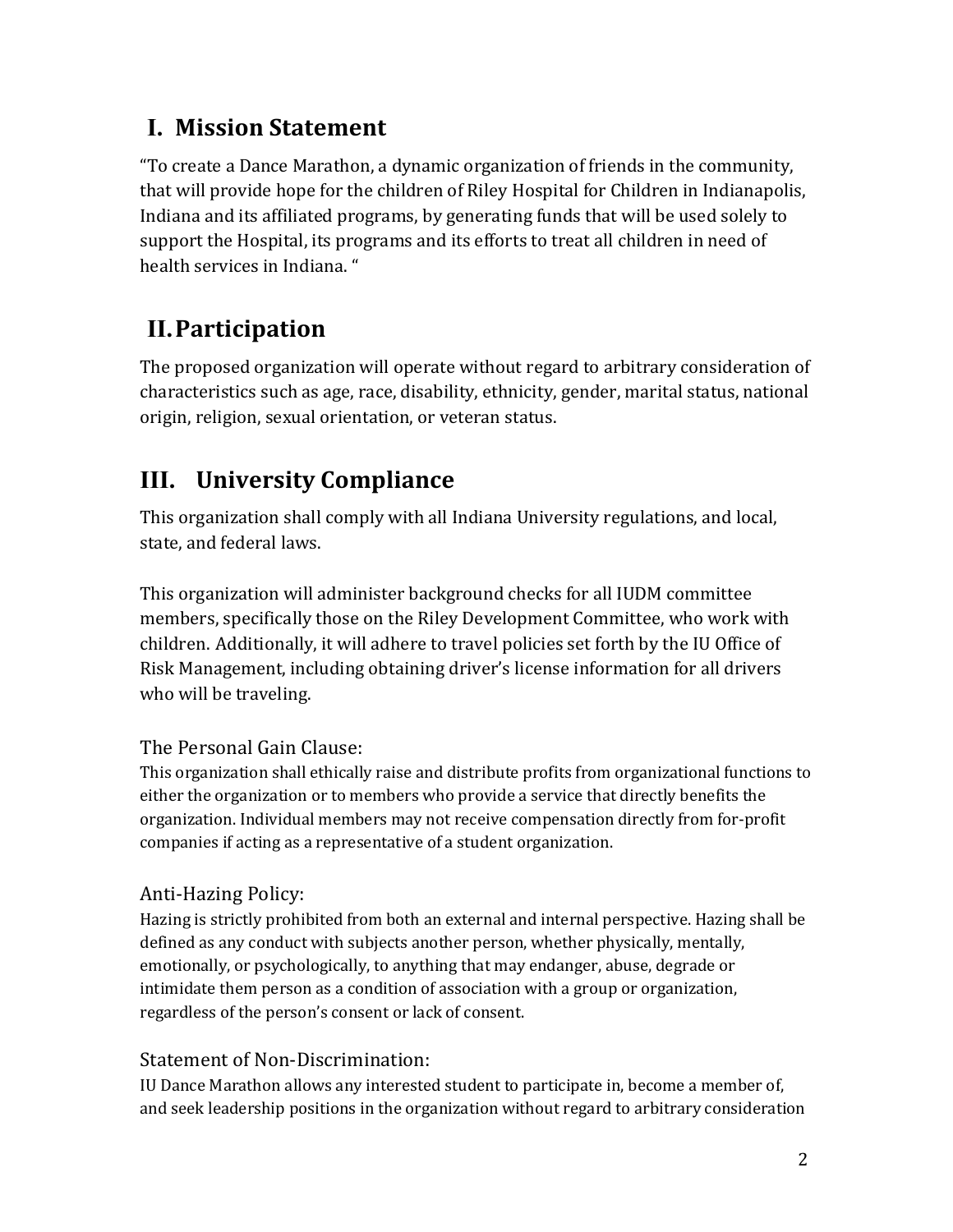of such characteristics as age, color, disability, ethnicity, gender, marital status, national origin, race, religion, sexual orientation, or veteran status.

\* Under 20 U.S.C. 1681(a)(6)(A), social fraternities and sororities are exempt from Title IX discrimination prohibitions on the basis of sex with respect to their membership practices. The law recognizes that differentiated treatment based on sex for purposes of membership in a social fraternity or sorority is not arbitrary or unlawful. Organizations in this category may remove "gender" from the non-discrimination statement in their constitution.

All student organizations are expected to comply with all Indiana University policies and regulations, including the Student Code of Conduct. A complete copy of the Student Code of Conduct is available online at *http://www.iu.edu/~code*. For more information about University Policies, visit *http://policies.iu.edu/policies/categories/index.shtml*.

Violations may result in loss of full or partial student organization benefits and may subject the student organization to the Student Organization Ethics Board process. For more information about the Student Organization Ethics Board, visit *http://studentaffairs.indiana.edu/student-life-learning/studentorganizations/ethics- board.shtml*.

## **IV. Membership**

#### A. Eligibility

- 1. Executive
	- a. Must have been a chair or committee member within the previous term.
	- b. Must be a full-time undergraduate student at the time of application.
	- c. Must be in good academic and financial standing with Indiana University.
	- d. Must raise a minimum of \$1,000 during term.
- 2. Chairperson
	- a. Must have been a committee member, RHARC member, dancer group representative or dancer.
	- b. Must be a full-time undergraduate student at the time of application.
	- c. Must raise a minimum of \$750 during term.
- 3. Committee Member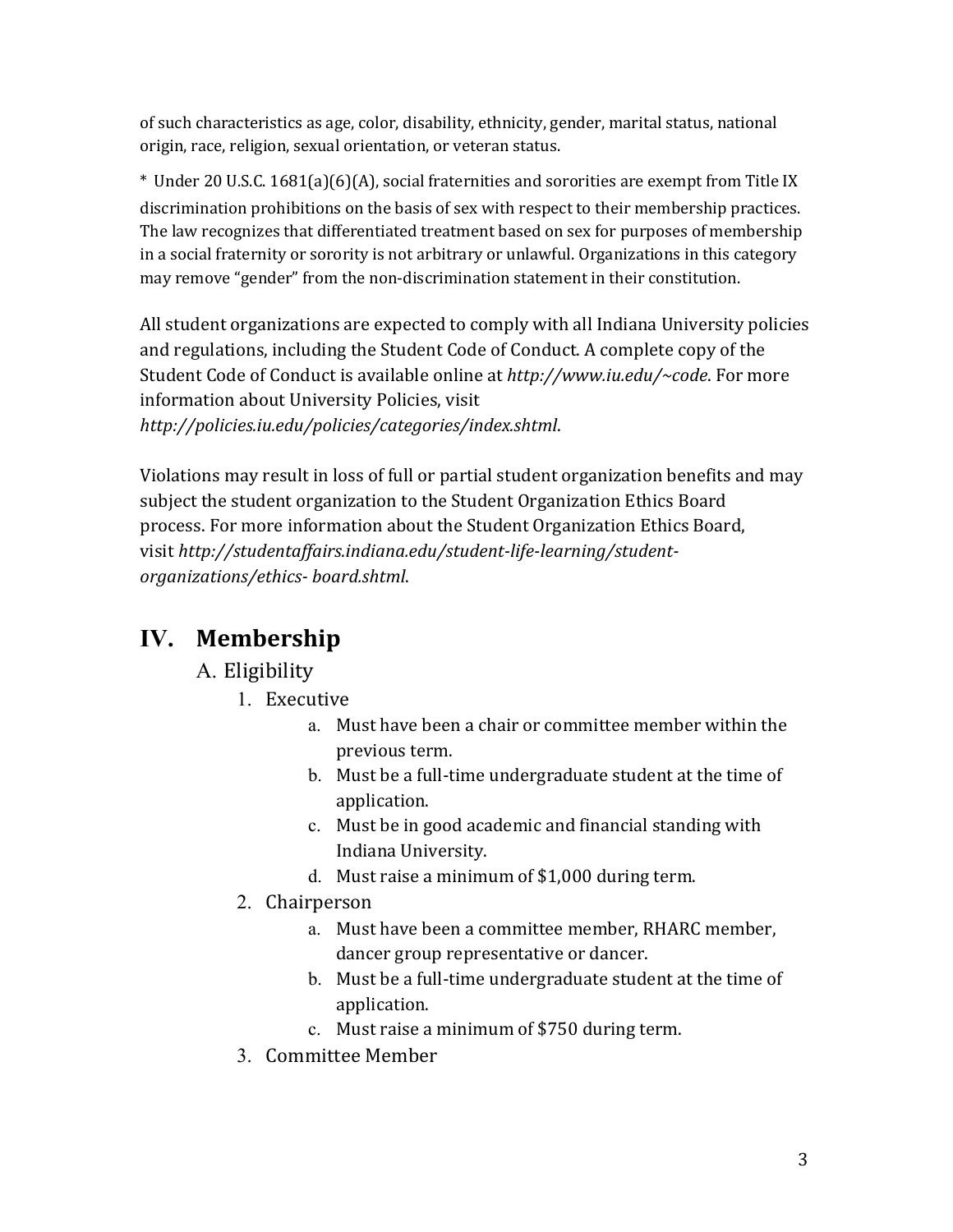- a. Must have been a dancer to be eligible, however for rare cases a formal petition may be submitted to the Vice President of Membership.
- b. Students abroad may be considered for positions at the discretion of each director.
- c. Must be a full-time undergraduate student at the time of application.
- d. Must raise a minimum of \$600 during term.
- 4. Dancer Group Representative
	- a. Individual who represents a dancer group that they have previously danced with by leading them in fundraising, motivation and inspiration.
	- b. Communicate with the Dancer Relations committee to relay information to their dancer group pertaining to fundraising, events, and marathon preparation.
	- c. All dancer groups are eligible to have 1-3 dancer group representatives.
	- d. Must raise a minimum of \$350 during term.
- 5. Dancer
	- a. Dancers fall into five categories including: organizational, Greek, RHARC, NRC and independent.
	- b. Must raise a minimum of \$500 during term.
	- c. Those who raise above the minimum of \$500 may be considered to dance a full 36 hours, though not guaranteed.
	- d. Each organization will strive to have 2-5 36 hours dancers.
- 6. Virtual Fundraiser
	- a. Must have previously danced or have approval by the Vice President of Membership.
	- b. For previous dancers only, each participant must be a junior or senior in standing.
	- c. Must raise a minimum of \$300 to receive and invitation to the marathon determined by the Vice Presidents of Membership and Internal.
- B. Selection Committee
	- 1. Executive Committee
		- a. Must be an outgoing Executive Council member.
		- b. Must be graduating within the academic year.
		- c. Must attend 2/3 of interviews in order to have a say in the final selections process.
	- 2. Chairperson Committee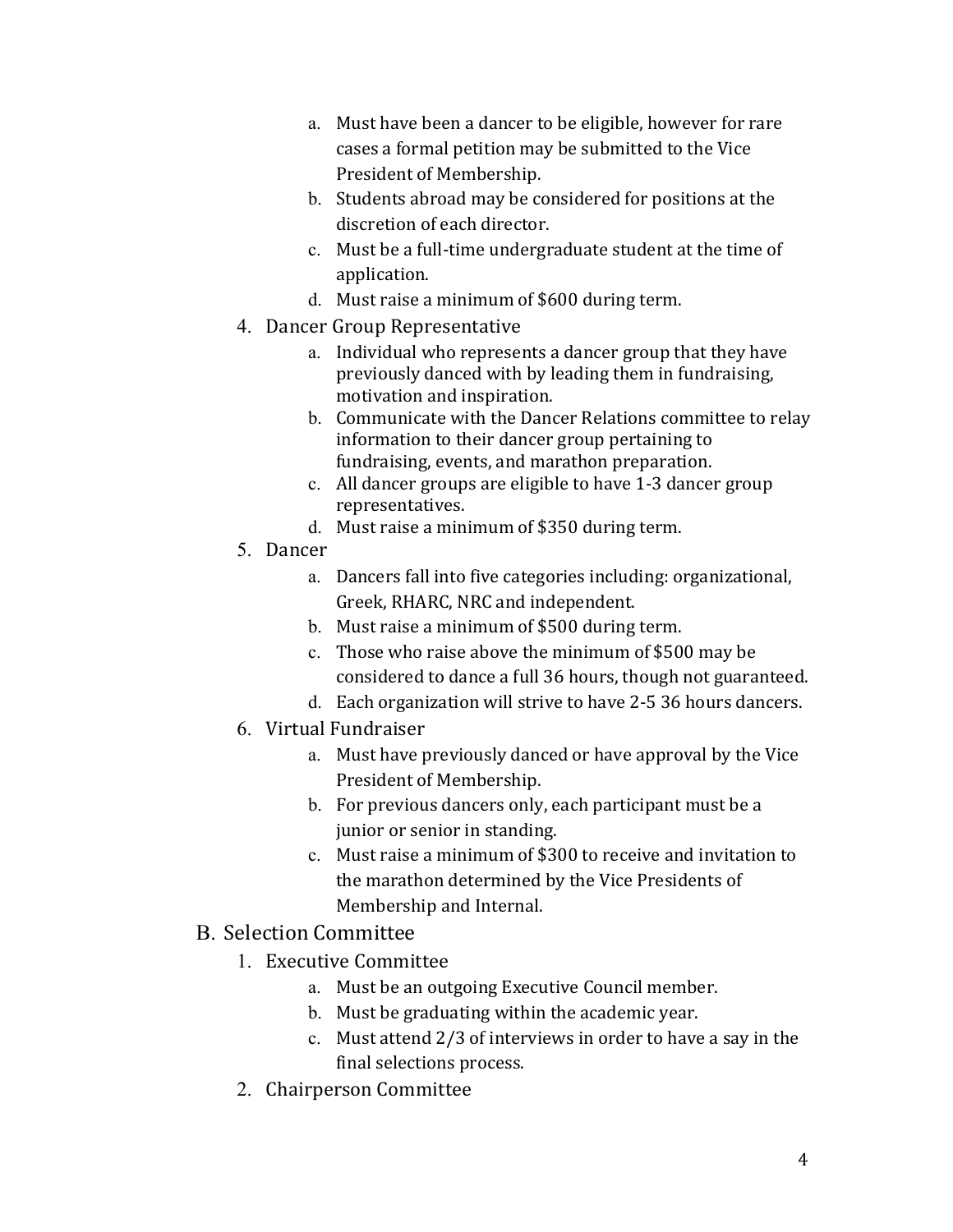- a. At least two executive members must be present to conduct a proper interview.
	- It is preferred that one male and one female sit in each interview.
- b. The preferred director must be present.
- c. It is preferred that interviews are conducted in focus groups and as many focus group members as possible should be present.
- 3. Committee Member Committee
	- a. At least one Executive Council member and one Chair from the preferred committee must be present to conduct a proper interview.
	- b. It is preferred that one male and one female sit in each interview.

#### C. Selection Process

- 1. Executive Process
	- a. Selections method and schedule is at the discretion of the selections committee.
	- b. A first round of selections without an interview will take place prior to the interview period and must be done by the selections committee at a unanimous vote.
	- c. Select, qualified candidate will be selected for interviews.
	- d. Applications must be made available to all applicants by the second Monday after the marathon.
	- e. Selections must be completed by the Sunday before dead week, with the letters delivered that evening.
- 2. Chairperson Process
	- a. Selections method is at the discretion of the selections committee.
	- b. Process will start at a set meeting that must include ALL executive council members.
	- c. Meeting must be on or before the Sunday following the final interview.
	- d. VP of respective focus must approve chair selections.
	- e. All emails must be delivered immediately after the final committee decisions.
	- f. Chair selections must be at least one week prior to committee member selections.
- 3. Committee Member Process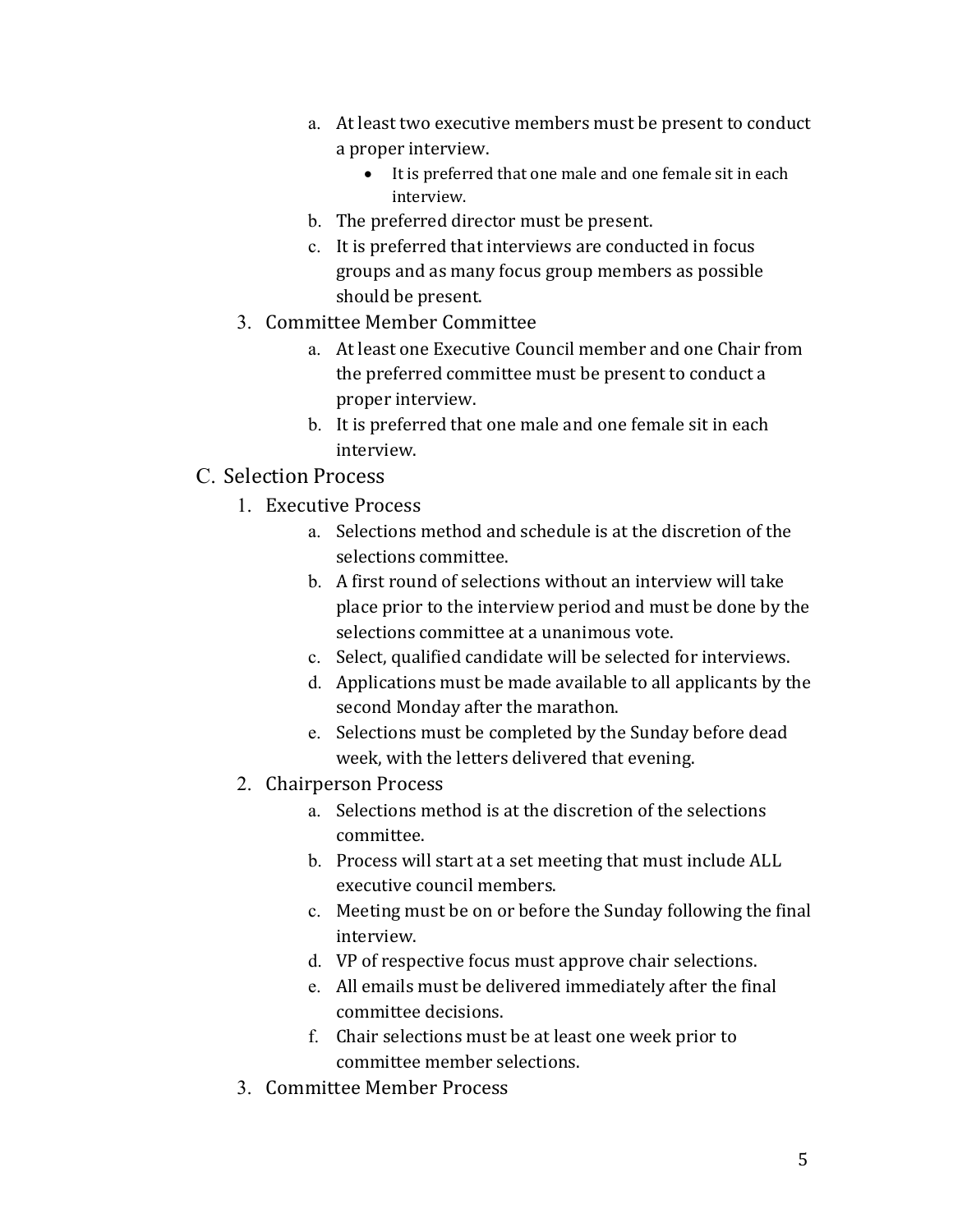- a. Process will start at a set meeting that must include ALL Executive Council members.
- b. Meeting must be following the final interview.
- c. Directors must start with all applications that preferred them "number one".
- d. Once an applicant's top three directors have viewed the application, if they have still not been placed, all applications will be thrown into a general pool.
- e. It is to the Director's discretion, with advice from BOM, how many committee members they take onto their committee with a hard cap of 80 including students abroad.
- f. BOM must approve committee selections.
- g. All emails must be delivered immediately and simultaneously after the final decisions and prior to Executive Council ending selections.

## **V. Maintaining Good Standing**

- A. Attendance
	- 1. Executive Council
		- a. Executive members must attend ALL IUDM sponsored events deemed mandatory by BOM.
			- BOM must give two weeks notice for an event to be considered mandatory.
			- Members can only be excused on a case-by-case evaluation by BOM.
		- b. Two unexcused absences will yield a meeting, with the members of BOM, where executive membership will be evaluated.
	- 2. Chairperson/Committee Member
		- a. Chairpersons and committee members must attend IUDM sponsored events deemed mandatory by either the Executive Council or individual Director.
		- b. An event must be announced two weeks in advance in order to deem it mandatory.
		- c. Absences will be excused or unexcused at the discretion of the individual director.
		- d. Two unexcused absences will result in a 1 on 1 meeting with committee director where Chairperson or committee membership will be evaluated.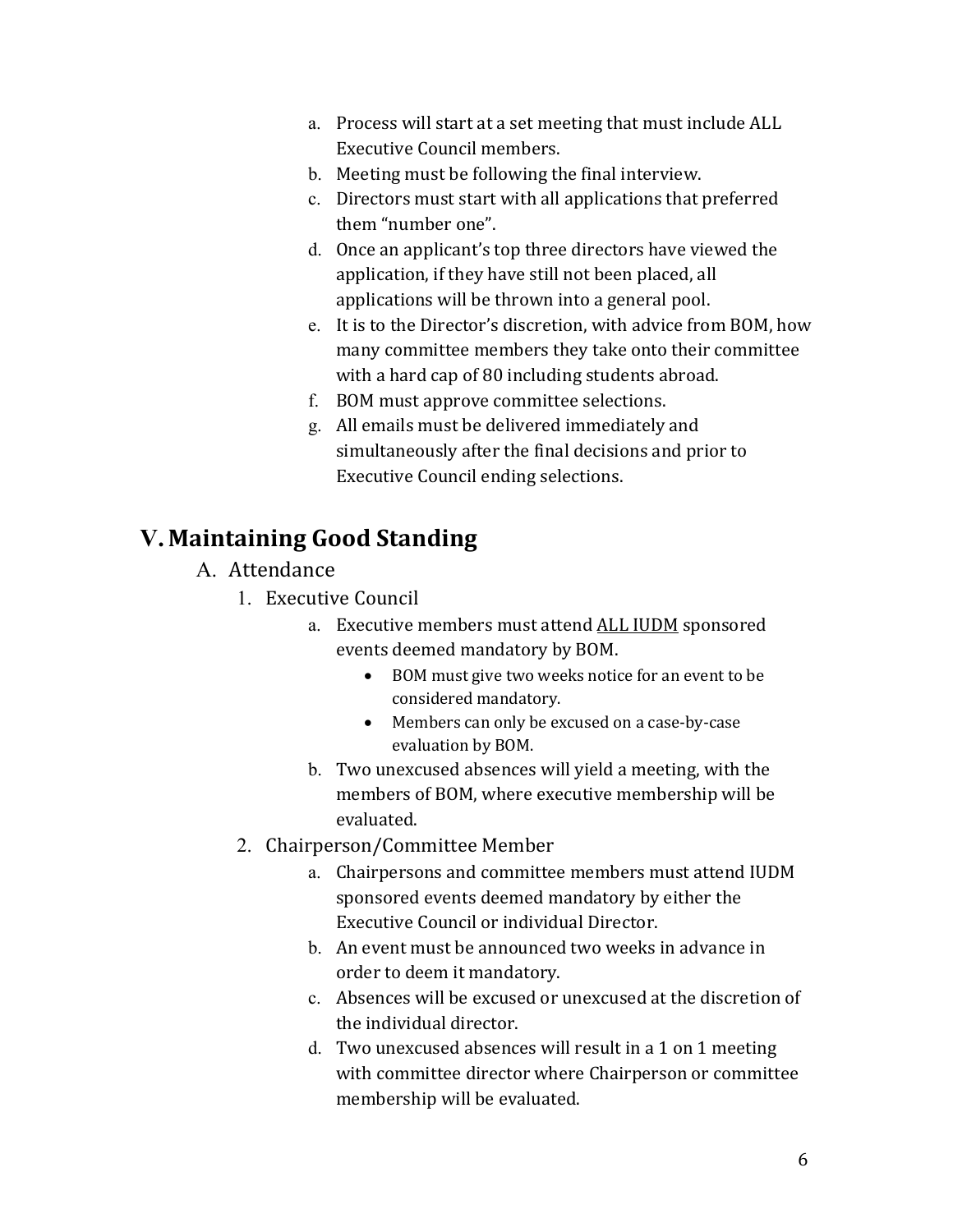- B. Membership Review Process
	- 1. Please refer to the Membership Review Process document in Amendment #1.
- C. Financial Obligations
	- 1. Must put on applications an estimate of fees required throughout the IUDM term.
	- 2. Any chairperson or committee member deemed not current with financial obligations would be subject to membership review with Director and VP.

#### D. Miscellaneous

1. Any other discrepancies should be handled at the committee level, then at the executive level on a case-by-case basis.

## **VI. Executive Meetings**

- A. Weekly Meetings
	- 1. Must have weekly meetings.
	- 2. Topics discussed should be pertinent to all IUDM members.
	- 3. Time and location must be reported at least 24 hours in advance.
	- 4. There must be a two-thirds majority vote to change a meeting time or location.
	- 5. Two-thirds of Executive members must be present for a meeting to be official.
- B. Special Meetings
	- 1. The President, BOM, or two-thirds of the Directors may call special meetings.
	- 2. Focus groups must hold weekly meetings outside of the weekly Executive Council meeting.
	- 3. Each subcommittee chair must hold a breakout meeting once a month with his or her subcommittee.
- C. For extenuating circumstances refer to Robert's Rule of Orders.

### **VII. Order of Business**

#### A. Meetings

- 1. Agenda is set at the discretion of the President with the help of BOM.
- 2. An opportunity must be given for directors to speak about any issue they feel is relevant.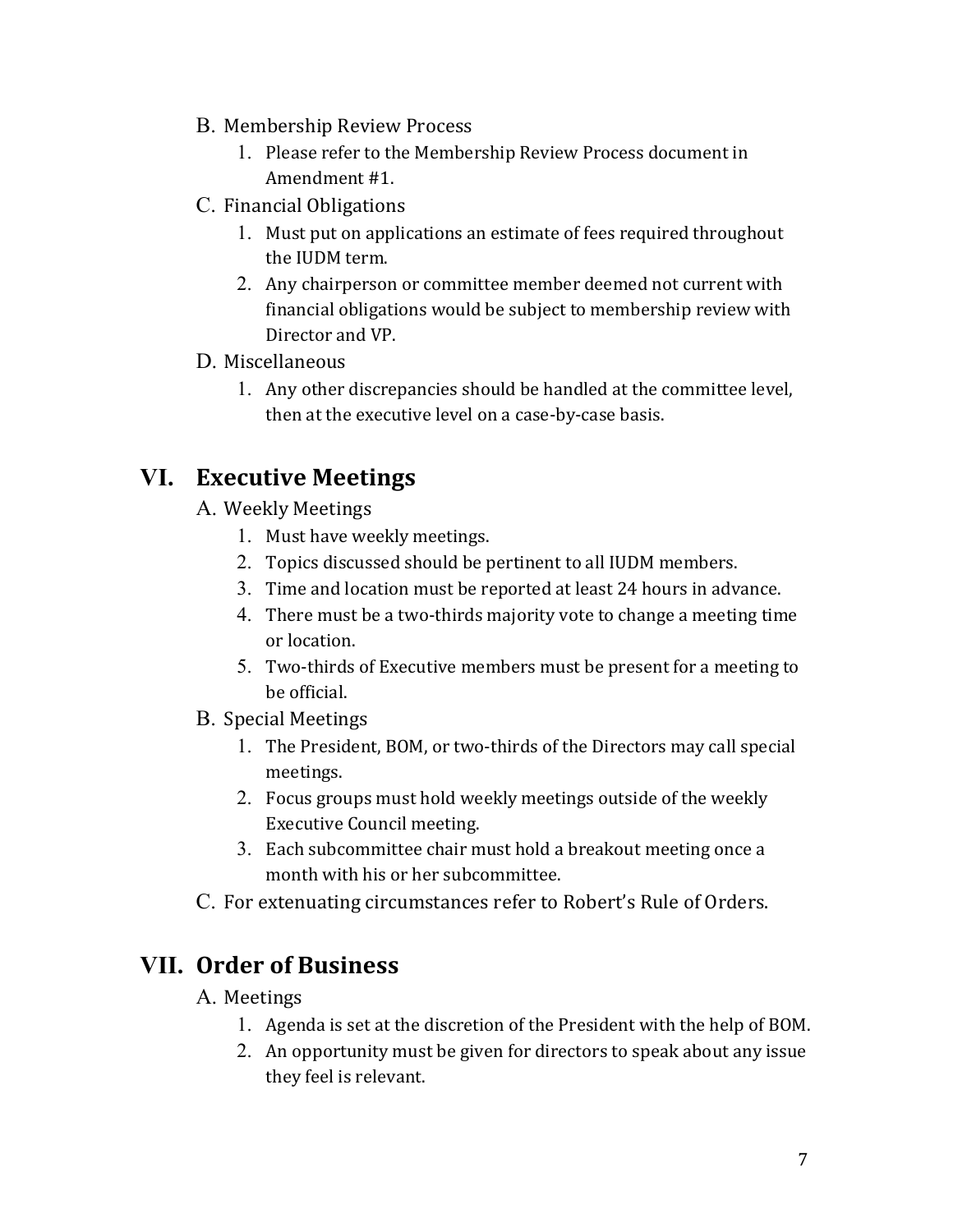- 3. The President holds the power to suspend anyone from the meeting at any time.
- B. Changes and Amending Responsibilities
	- 1. This constitution must be reviewed and updated every year.
	- 2. Changes to the structure of the Executive Council must be made before the new council is selected and will not affect the decisionmaking council.
	- 3. Changes to Section VII part C must be reviewed and updated every year and voted on before selection of the new council.
	- 4. All other changes must be discussed and decided on by the end of the council's first month in office.
	- 5. The Alumni or advisor can suggest these amendments, but ultimately the Executive Council makes the final decision.
	- 6. Changes must be discussed by the Executive Council and agreed on by a 2/3-majority vote.
- C. Impeachment of Elected/Appointed Persons
	- 1. Procedure
		- a. Members of BOM should discuss the situation with individual directors before making a final decision.
		- b. An executive member may only be removed from council by a 2/3-majority vote.
		- c. Vote can be done in private and kept confidential, or in meeting; this is to BOM's discretion.
	- 2. Replacing the President
		- a. Must be replaced by a BOM member.
		- b. BOM will decide on a candidate, then directors will ratify the decision with 2/3-majority approval.
	- 3. Replacing Vice President (dependent on time of year)
		- a. A Director must replace a Vice President.
		- b. If a new Vice President is not installed, then responsibilities will be shared between existing BOM members.
		- c. ALL executive members will decide on a candidate and ratify with a 2/3-majority vote.
	- 4. Replacing Directors (dependent on time of year)
		- a. A student who interviewed that year must replace director.
		- b. If a new Director is not installed then VP assumes responsibilities of former Director, including control of committee and their meetings.
		- c. ALL executive council members will decide on a candidate and ratify with 2/3-majority vote.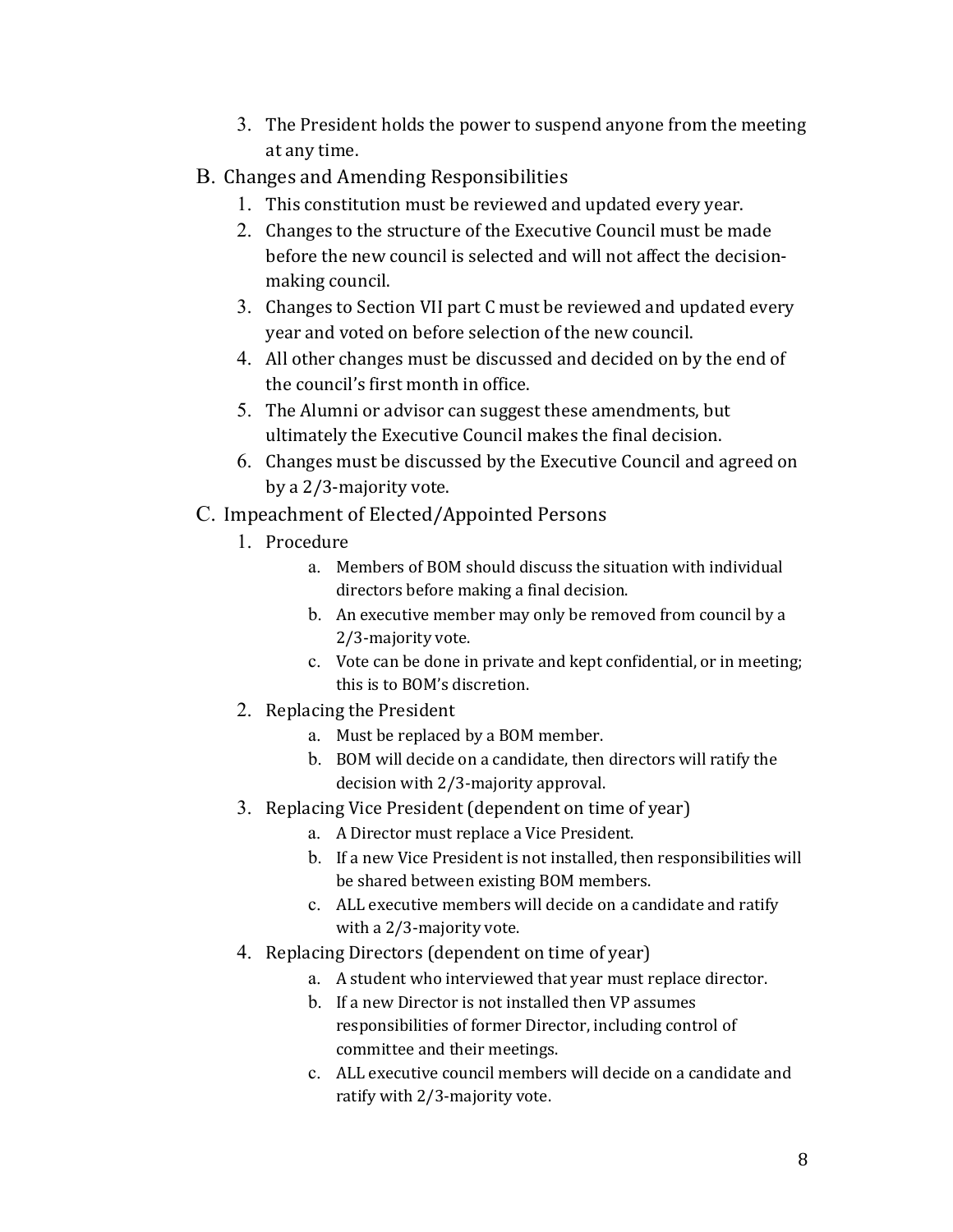- 5. Membership Review Process
	- a. VP of Membership is responsible for membership review cases in coordination with BOM
	- b. Any director can bring the case to BOM, there must be a unanimous vote to review membership
	- c. Options include: No action, probation, expulsion
		- BOM may create another course of action as necessary.
- D. Riley Coordinator
	- 1. Provide advice and support to the Executive Council, help organize Riley tours, and serve as the point of contact for both Riley Children's Foundation and Riley Hospital for Children.
	- 2. Work directly with the Director of Marathon Relations to help communicate with all high schools.
	- 3. Advise the Vice President of Finance on final cumulative donation amount.
- E. University Advisor
	- 1. The role of the advisor is to support, assist and provide guidance to the Executive Council.
- F. Alumni Board
	- 1. Support current DM Council through retreats, operating expenses, and inkind gifts
	- 2. Maintain and build relationships/friendships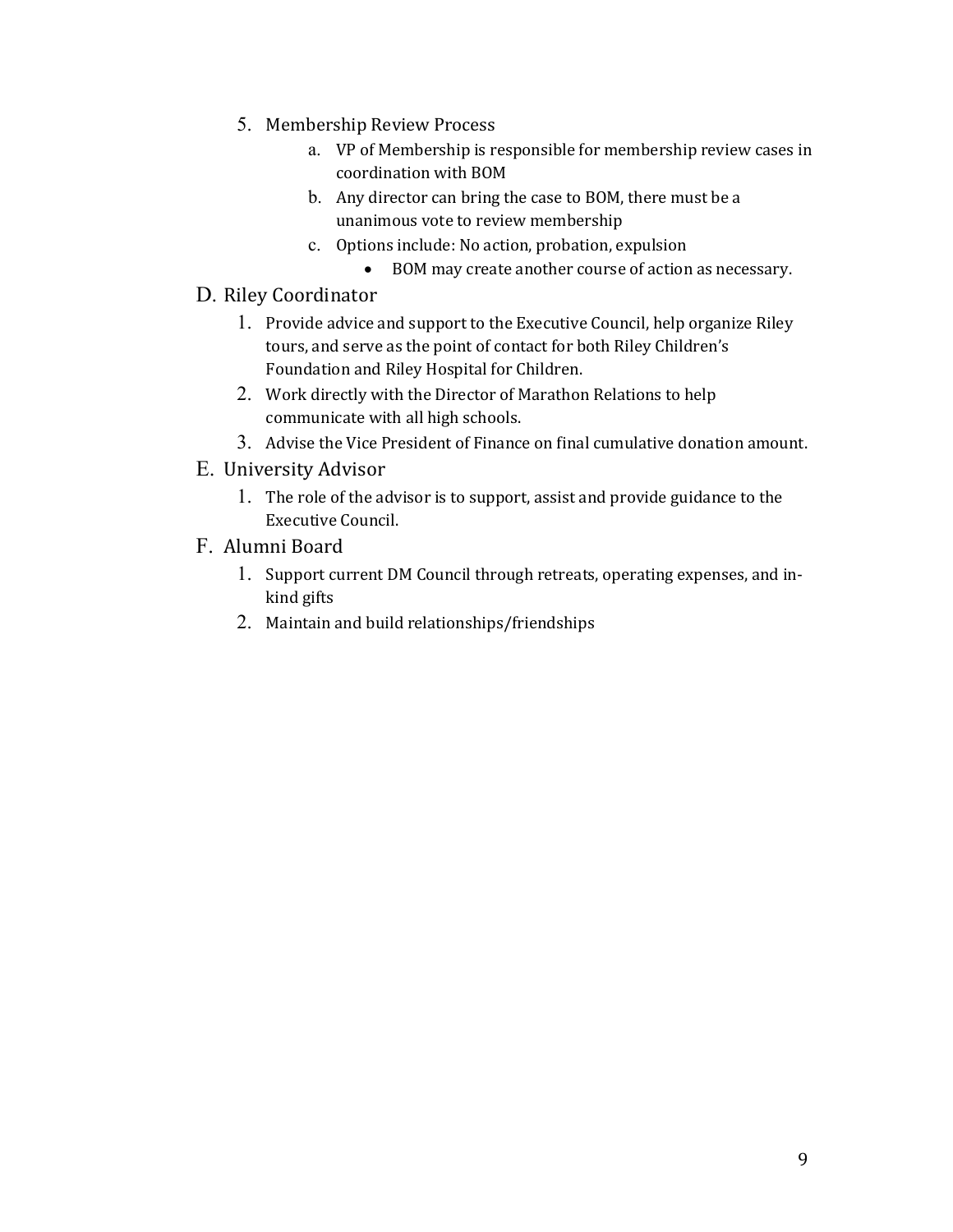# Constitutional Appendix

| A. Appendix #1: Organizational Structure Guide |  |
|------------------------------------------------|--|
|                                                |  |
|                                                |  |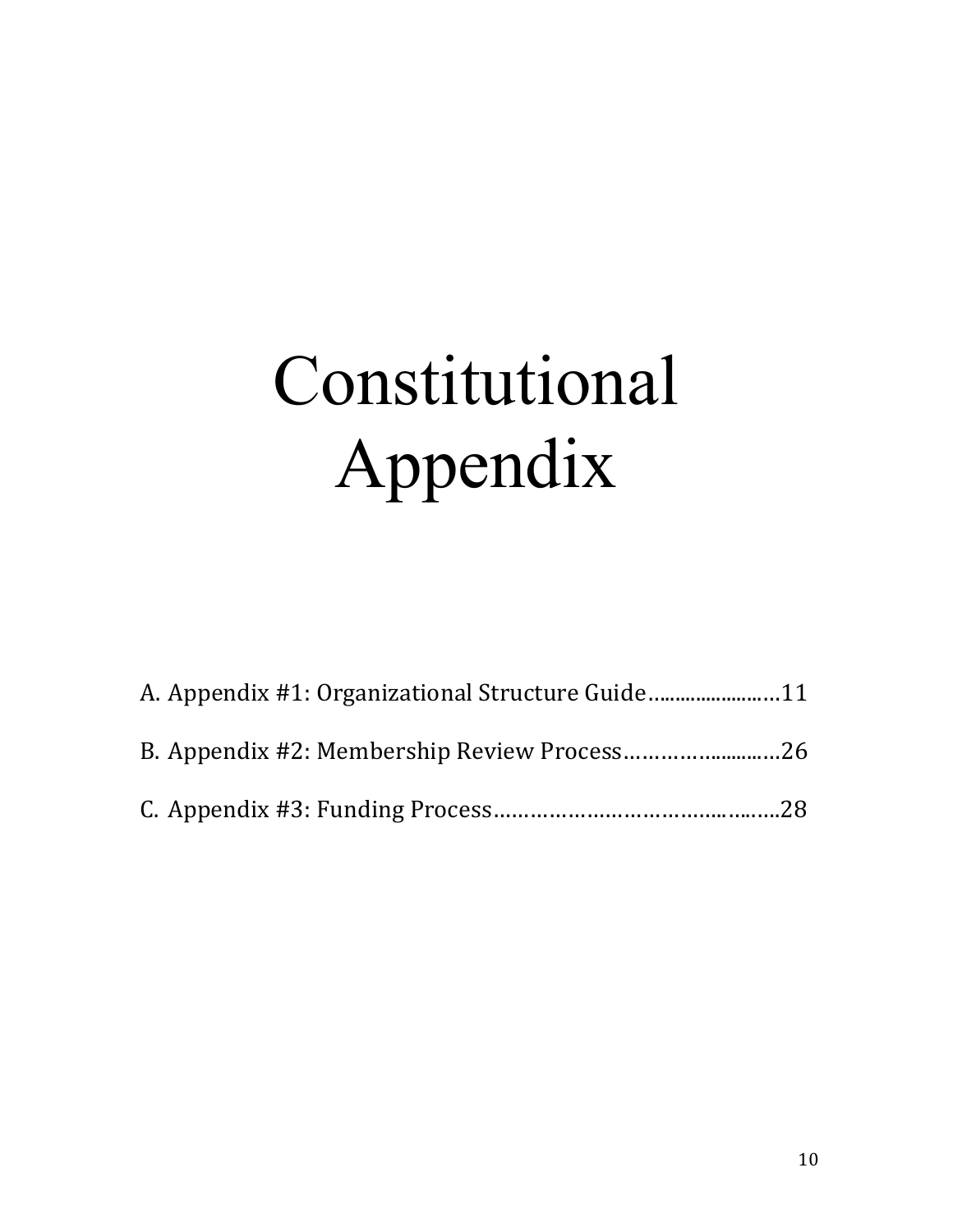#### *Appendix #1*

## **Organizational Structure Guide**

This document serves as a guide to the organizational flow of the organization breaking down each membership type from top down into their most basic needs and duties. Additionally, this guide should be referred to when making decisions about said committee. Each manager or director reserves the right to suggest changes to their said position description and breakdown.

Every change made to a position within this document relating to a Director must be agreed upon by both the director and their corresponding manager (i.e. Marketing Director/Vice President, Communications). Similarly, each change to a manager position should be made as a collective unit with all other managers.

## **I. Membership Duties**

- A. Board of Managers
	- 1. Hold weekly meetings with all five members
	- 2. Oversee the strategic vision of short term and long term goals of the organization
	- 3. Each VP must coordinate a weekly meeting with the members of their focus, either individually or collectively
- B. Executive Directors
	- 1. Each director is responsible for overseeing and delegating tasks to their respective chairs and committee members
	- 2. Each director must hold a weekly committee meeting unless otherwise stated by the board of managers
	- 3. At the beginning of each semester, schedule three or more "break outs"
	- 4. "Break out" event/meeting
		- a. Must be supplemental to weekly full committee meetings to be planned and led by the chairperson
- C. Subcommittee Chairperson
	- 1. Must plan and lead 3 or more subcommittee break out meetings
	- 2. Work with director to schedule break outs
	- 3. Fundraising Chairperson
	- 4. Works with the director and does not lead an independent subcommittee
	- 5. Organize the committee's fundraising efforts, such as canning and IUDMwide events
	- 6. Track and distribute committee member totals in meaningful ways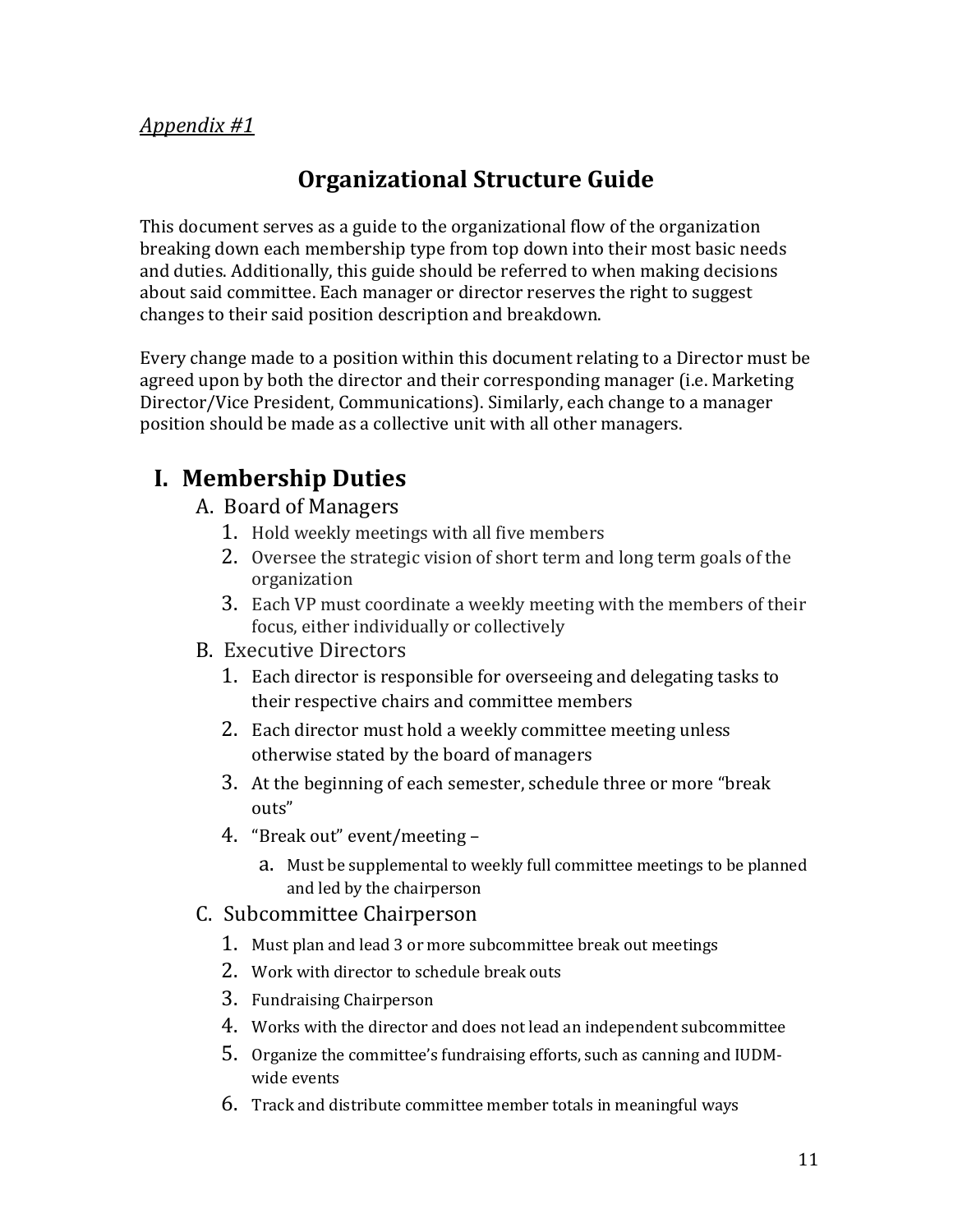- 7. Brainstorm creative ways for individuals and groups to raise more money for the kids
- 8. Ensure committee members properly stewards and thanks each individual donor

## **II. Board of Managers (BOM)**

#### A. President

- 1. Oversee entire IUDM Council; run weekly meetings; weekly meetings with IUDM Advisor; work as a liaison between Indiana University officials and IUDM Council.
- 2. Get IUDM involved in various other activities to increase organization awareness
- 3. Communicate specifically with on-campus organizations and pass on information to Dean's Advisory Board Meetings
- 4. Stay in constant communication with Ryan White Infectious Disease Center doctors and other hospital staff unrelated to Riley Development
- 5. Work with other VPs to relay relevant information to their directors
- 6. Works with VP External to set up and utilize Participant and Official IUDM Email list servers and Oncourse site
- 7. Standardize, with BOM, committee points at the beginning of the year and internally publish and gain alignment with the executive committee
	- a. A 2/3 executive committee vote is necessary to change committee points throughout the year
	- b. Collect submissions for a 1st place t-shirt design by the end of the first semester and must gain alignment with Merchandising and Apparel
	- c. Winner of committee points will work with Merchandising and Apparel to create t-shirt design
	- d. Standing will be used to select t-shirt color for the remaining committees
- B. Vice President, Communication
	- 1. Oversee Directors of Public Relations, Marketing, Merchandise and Apparel, and Special Events
	- 2. Work with Vice President, Finance to ensure that IUDM events are cost conscious and run efficiently
	- 3. Coordinate event dates to get the maximum out of all IUDM events
	- 4. Organize the Event Coordination Spring and Fall Focus Fundraisers
	- 5. Work with Indiana Blood Center to organize blood drives (minimum of one per semester) prior to marathon
	- 6. Work with Indiana Bone Marrow Center (under Indiana Blood Center) to put on annual bone marrow drive at the marathon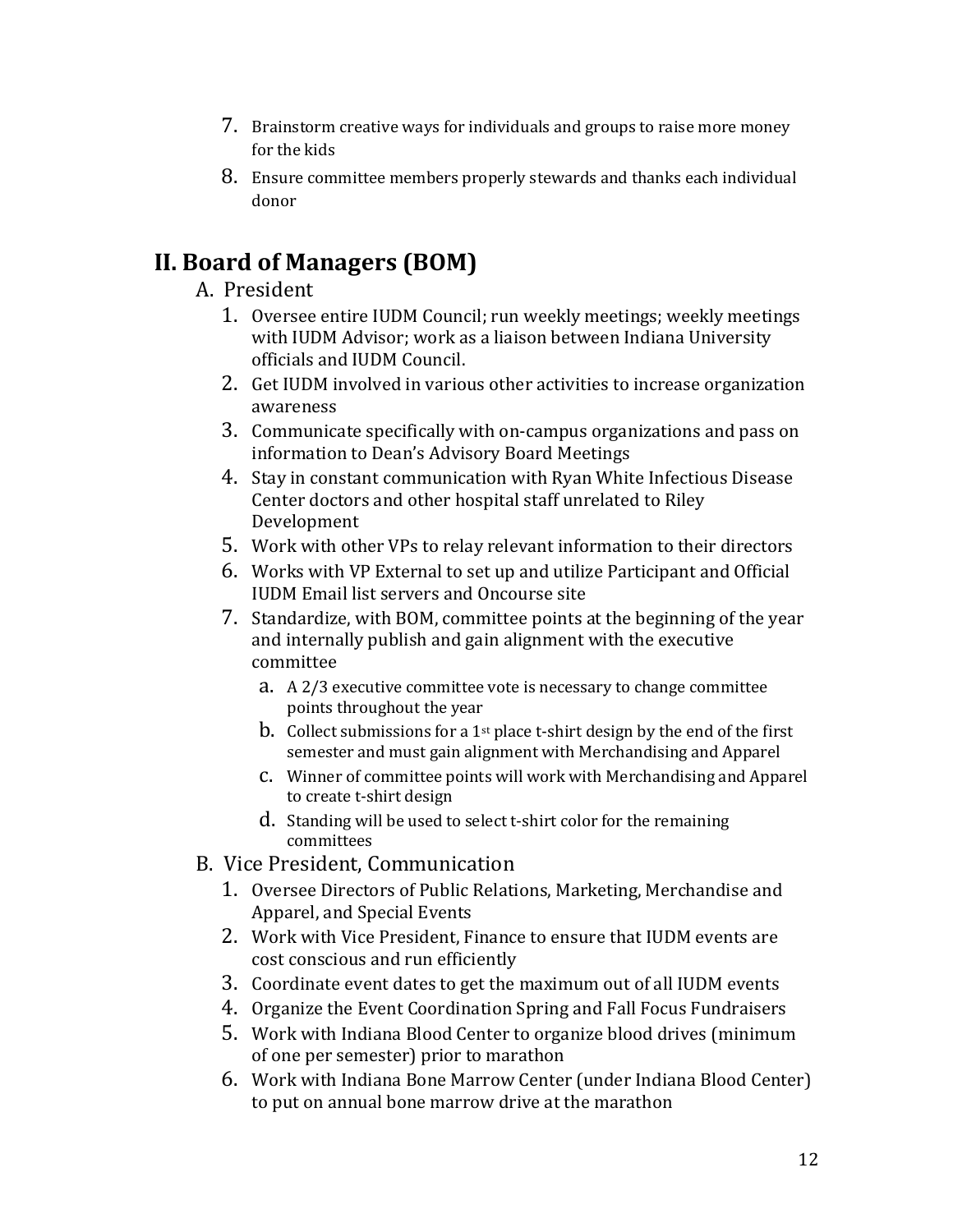#### C. Vice President, Finance

- 1. Oversee Directors of Accounting, Corporate Relations, Fundraising, and Stewardship
- 2. Oversee all IUDM expenses, pay invoices, maintain up-to-date books, and create the current year's prospective budget.
- 3. Work closely with IUDM Advisor to validate expenses.
- 4. Directly handle any communication that relates to the release of tax information.
- 5. Maintain accurate financial statements throughout year and prepare annual reports prior to year's end.
- 6. Work closely with Riley Children's Foundation Coordinator to handle all corporate matching communication
- D. Vice President, Internal
	- 1. Oversee Directors of Hospitality, Morale, Entertainment, Logistics, and Riley Development.
	- 2. Construct and manage IUDM event timeline, run timeline meetings (weekly during school term starting the last week of Spring Semester), make sure all committees know their marathon responsibilities.
	- 3. Organize the Internal Spring and Fall Focus Fundraisers.
	- 4. Plan, facilitate, and coordinate the 5K in accordance with Logistics.
	- 5. Plan, facilitate, and coordinate Rockin' 4 Riley in accordance with Logistics.
	- 6. Create VIP list for the marathon.
	- 7. Upon date selection, secure back-up location for the marathon in case the original venue cannot be used.
	- 8. Communicate with Bloomington Hospital for marathon requirements.
	- 9. Communicate directly with all directors to ensure understanding of floor space, timeline, etc.
- E. Vice President, Membership
	- 1. Oversee Directors of Alumni Relations, Dancer Relations, Marathon Relations, and Recruitment
	- 2. Work with Riley to maintain the fundraising website
	- 3. Work with faculty to build and maintain relationships
	- 4. Works with the President to set up and utilize Participant and Official IUDM Email list servers
	- 5. Maintain the organization website, iudm.org
	- 6. Organize the Fall Recruitment push
	- 7. Determine and assign 36 Hour Dancers for the marathon
	- 8. Facilitate the distribution and creation of awards for dancers and dancer groups at the end of the marathon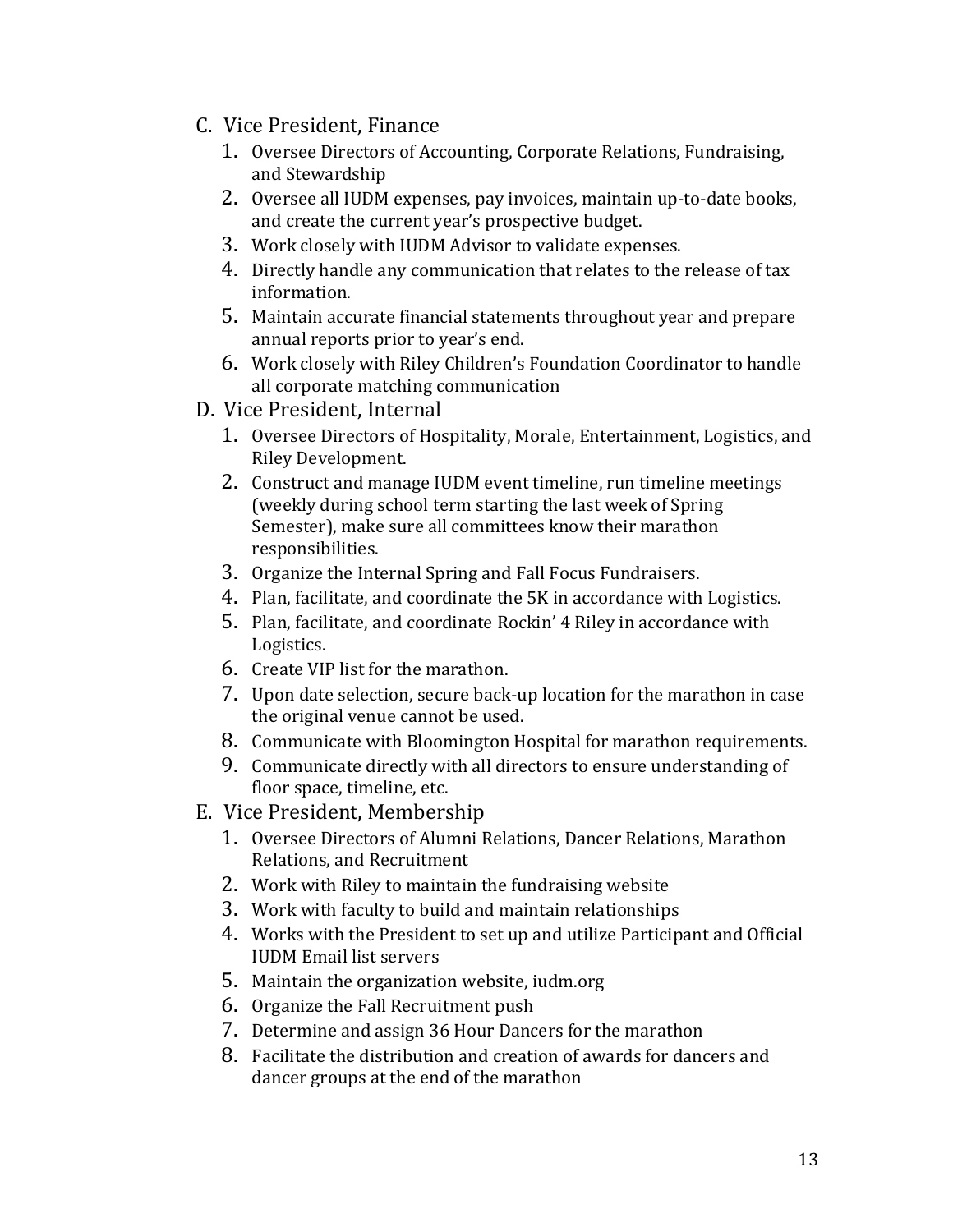9. Work with University Relations subcommittee on Marathon Relations to update and maintain the "How we do DM" packet

### III. **Directors**

#### A. Accounting

- 1. Maintain donation and fundraising database for online and offline donations.
- 2. Count and deposit all money.
- 3. Record all checks and other donor information.
- 4. Work with VP Finance to maintain financial statements and appropriately work with Convio.
- 5. Conduct detailed analysis of fundraising with respect to donations, events, and time periods throughout the year to maximize success of fundraising efforts across the organization.
- 6. Foster a culture that is visible to those on the outside looking in that both helps challenge and build those up on the committee to be better leaders, IUDM advocates, and independent individuals.
- B. Alumni Relations
	- 1. Collaborate with Alumni Board bi-weekly
	- 2. Create in and out-of-state IUDM alumni events
	- 3. In conjunction with Alumni Board, reach out to IU alumni chapters
	- 4. Work closely with IUAA, further utilizing their resources to keep alumni aware of current affairs
	- 5. Solidify future IUDM alumni involvement from graduating members gather contact information
		- a. Alumni include any post-marathon Executive Council member, Chairperson, Committee Member, or Dancer
		- b. Create alumni gatherings surrounding IUDM events, including golf outing, gala, and the marathon
		- c. Plan, inform alumni, and put on Torch Ride
		- d. Carry out and continue utilizing Alumni Ambassador program to strengthen alumni involvement outside of Alumni Board
		- e. Write, edit, and send monthly alumni newsletter independently from the Foundation
- C. Corporate Relations
	- 1. Update sponsorship levels/benefits and create Corporate Solicitations Packet, Corporate Partnership Form, Contact Form
	- 2. Coordinate with IUDM Alumni Board to solicit sponsors for special events (spring) and the marathon (fall)
	- 3. Seek out sponsorship contacts within the IU & IUDM community committee members, alumni, previous sponsors, and university funding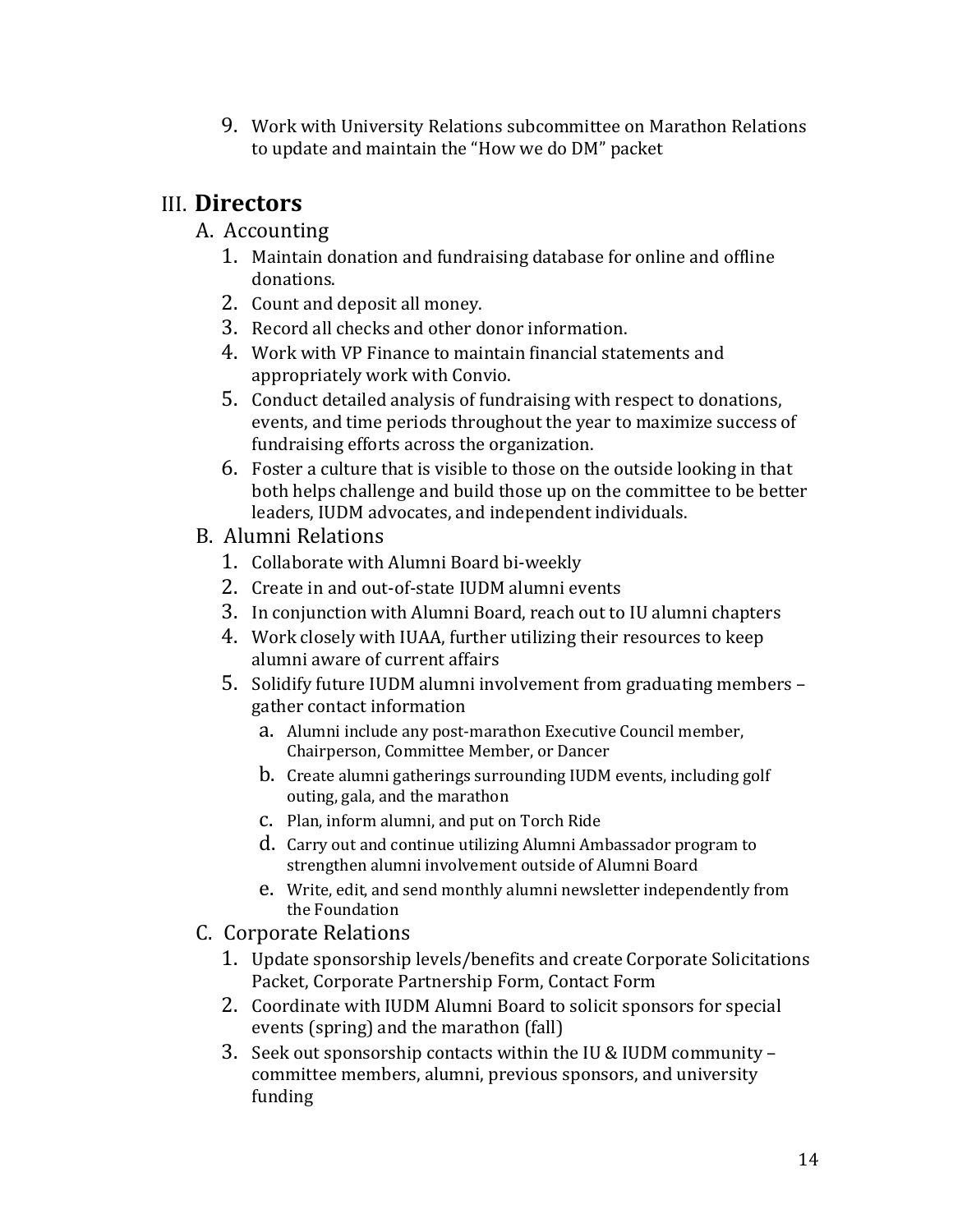- 4. Assist other committees within DM when securing in-kind donations for auction items, golf outing, dancer incentives, operations etc.
- 5. Ensure that all sponsors receive appropriate benefits
- 6. Maintain relationships with sponsors from previous years
- 7. Organize stewardship or recruitment event
- D. Dancer Relations
	- 1. Greek and Independent Relations work hand in hand with Dancer Group Representatives and Team Captains
	- 2. Responsible for relaying all IUDM information to Dancer Group Representatives, Team Captains and each dancer group
	- 3. Organize Dancer registration and physical check-in at the Marathon
	- 4. Promote Color Wars leading up to the Marathon
	- 5. Create Dancer Education packet to be distributed during the summer and fall semesters
	- 6. Monitor dancer fundraising average in conjugation with the Vice President of Finance and write weekly email to dancers regarding IUDM highlights of the week in the fall semester
	- 7. Recruit and assign a committee member or chairperson who demonstrates an above average level of passion and commitment to function a point of contact for each of their respective organizations
	- 8. Hold campus-wide dancer informational and educational meetings
- E. Entertainment
	- 1. Oversee Acts, Bands, and Games, and Skits, Clips and Events Chairs
	- 2. Solicit bands and alternative acts (dance teams, Rave DJ, a cappella groups, etc.) for the entire 36-hour marathon
	- 3. Provide bands for any IUDM event, i.e. Rockin' for Riley and Gala
	- 4. Promote bands that will be playing at the marathon
	- 5. Create and run floor games that are at the marathon
	- 6. Create and perform skits at the marathon
	- 7. Organize IUDM Idol leading up to the marathon and run it at the marathon
	- 8. Organize a 3 v 3 Basketball tournaments for each shift
	- 9. Create Clips or Skits for every theme hour
	- 10. Events subcommittee organizes all committee events, spreads awareness about DM-wide events, and oversees communication and gifts with the committee's Riley Kid.
	- 11. Responsible for putting on Acapalooza and Long Drive Competition in the spring.
- F. Fundraising
	- 1. Organize entire organization off-campus, fundraising opportunities
	- 2. Provide Dancer Relations with fundraising opportunities for dancers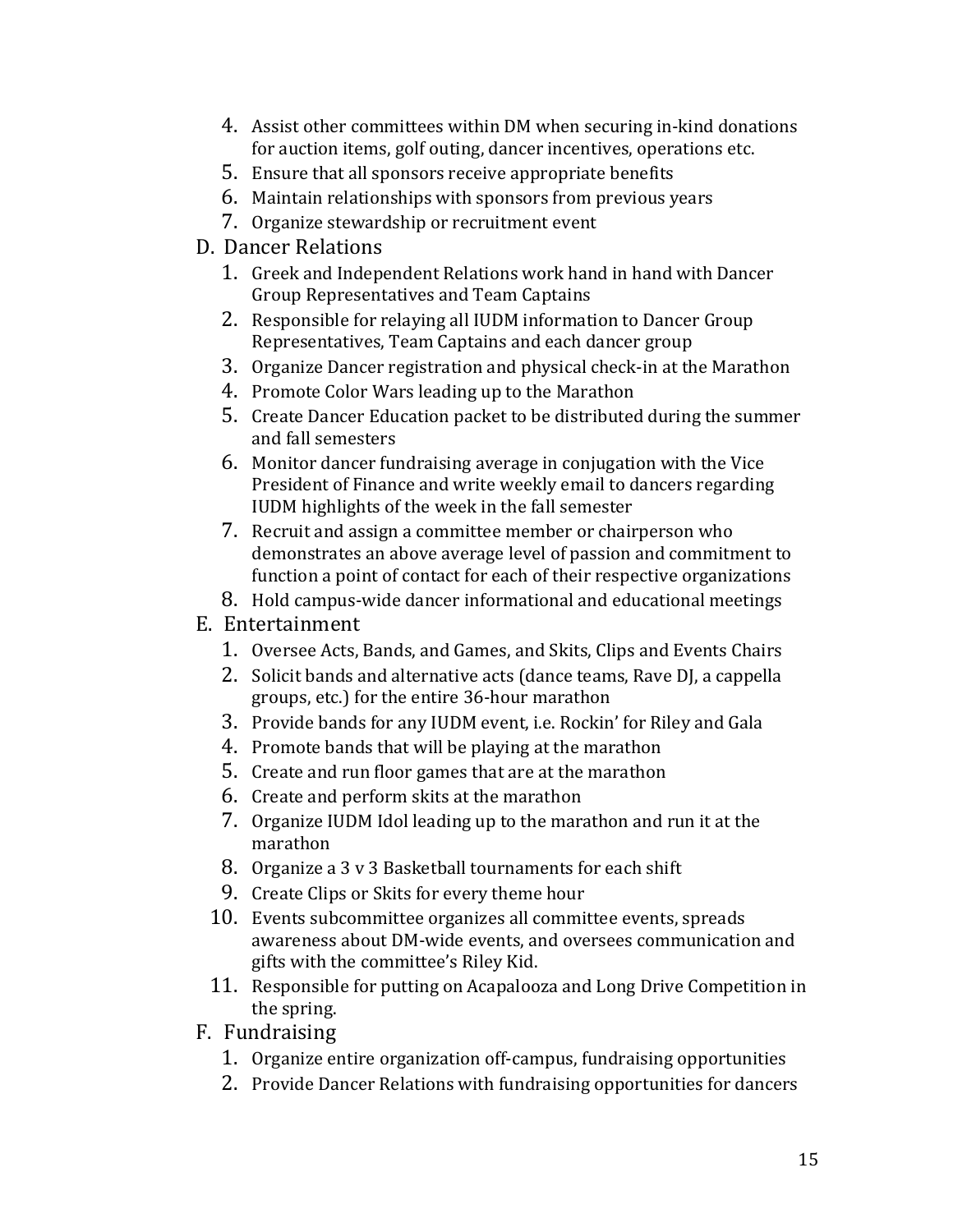- 3. Organize Fall and Spring Road Rules, as well as all Organization-wide Canning Extravaganzas,
- 4. Canning on campus and in classrooms.
- 5. Coordinate the dancer care packages to be given to dancers at the marathon
- 6. Organize all summer fundraising opportunities for DM participants
- 7. Educate DM participants on fundraising best practices
- 8. Organize community fundraising events with Bloomington businesses
- 9. Coordinate communication between all Fundraising chairs in organization
- G. Hospitality
	- 1. Solicit all food for the marathon for all participating dancers
	- 2. Ensure that all food donors receive proper sponsorship benefits, including but not limited to opportunity to put items in Dancer Bags, logo on display at marathon, logo on website, opportunity to sponsor full or partial rotations, etc.
	- 3. Provide food (with at least one week advanced notice) at any other IUDM sponsored events requiring catering needs i.e. Golf Outing, Kirkwood's Rockin' 4 Riley, Long Drive Contest, FT5K, etc.
	- 4. Organize percent nights at various restaurants throughout Bloomington for the first committee Meet and Greet Night
	- 5. Provide Stewardship Event for chairs and their parents at Riley Hospital
	- 6. Approve all Percentage Nights proposed by any IUDM participant
- H. Logistics
	- 1. Organize layout, setup, and teardown of the marathon
	- 2. Coordinate security efforts at the marathon
	- 3. Work with Physical Plant, Building Services, Tennis Center administrators, and IUPD for marathon
	- 4. Plan, facilitate, and coordinate Rockin' 4 Riley in accordance with VP Internal
	- 5. Reserve all rooms for IUDM events with at least one week's notice
	- 6. Plan, facilitate, and coordinate the 5K in accordance with VP Internal
	- 7. Plan, facilitate, and coordinate the Amazing Race
- I. Marathon Relations
	- 1. Maintain communication with our high school marathons to help plan and put on their marathon.
	- 2. Strengthen ties with specified committee Riley family.
	- 3. Build new relationships with high schools around the state
	- 4. Recruit high schoolers to participate in dance marathon at the collegiate level
	- 5. Maintain relationships with other College Dance Marathons and CMN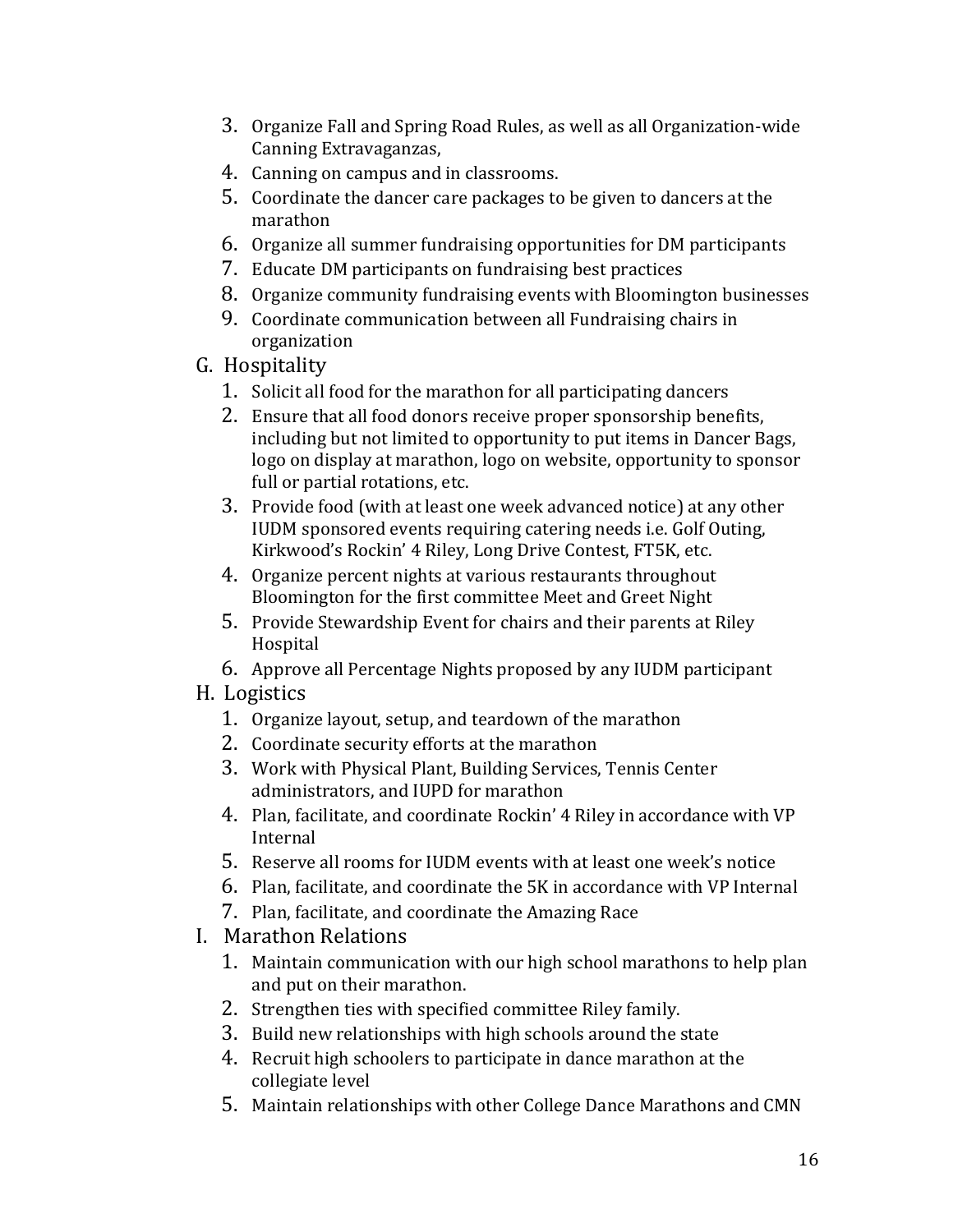- 6. Work closely with Director of Morale to obtain high school marathon line dance
- 7. Formulate a formal plan with Marketing to document HSM's
- 8. Work with Merchandising and Apparel for apparel to sell at HSM's
- J. Marketing
	- 1. Develop and maintain the Integrated Marketing Communication Plan.
	- 2. Handle use of all organizational social media accounts.
	- 3. Design and produce all media content, including but not limited to photos, videos and graphics.
- K. Merchandising & Apparel
	- 1. Design and order all apparel and merchandise being sold on behalf of IUDM
	- 2. Oversee inventory and track sales
	- 3. Plan and execute Runway Riley, the apparel spring and fall sale and any other apparel sales at any IUDM event.
- L. Morale
	- 1. Create IUDM line dance
	- 2. Develop games and other forms of entertainment for dancers at marathon
	- 3. Complete control of Color Wars competitions, points, events, and publicity among dancers before and at the marathon.
	- 4. Assist in the planning and implementation of all internal event activities at marathon
- M. Public Relations
	- 1. Produce IUDM press plan, press kits, and press releases for all major IUDM events
	- 2. Work with ALL state-wide and national media outlets: TV, Radio and newspaper
	- 3. Work with the IDS to publicize events and other note worthy causes
	- 4. Work with the Odyssey in the fall semester to promote IUDM to Greek dancers
	- 5. Work with IU Athletics Department and other student organizations to create PR events and IUDM awareness
	- 6. Oversee Faculty Advisory Board and maintain constant communication with IU faculty, staff, and deans to garner increased university support
	- 7. Work with Riley PR and local officials organize and staff community outreach events throughout the year
	- 8. Organize IUDM Gives Back events
- N. Recruitment
	- 1. Recruit dancers from all organizations and independent students through call-outs, advertisements, and networking.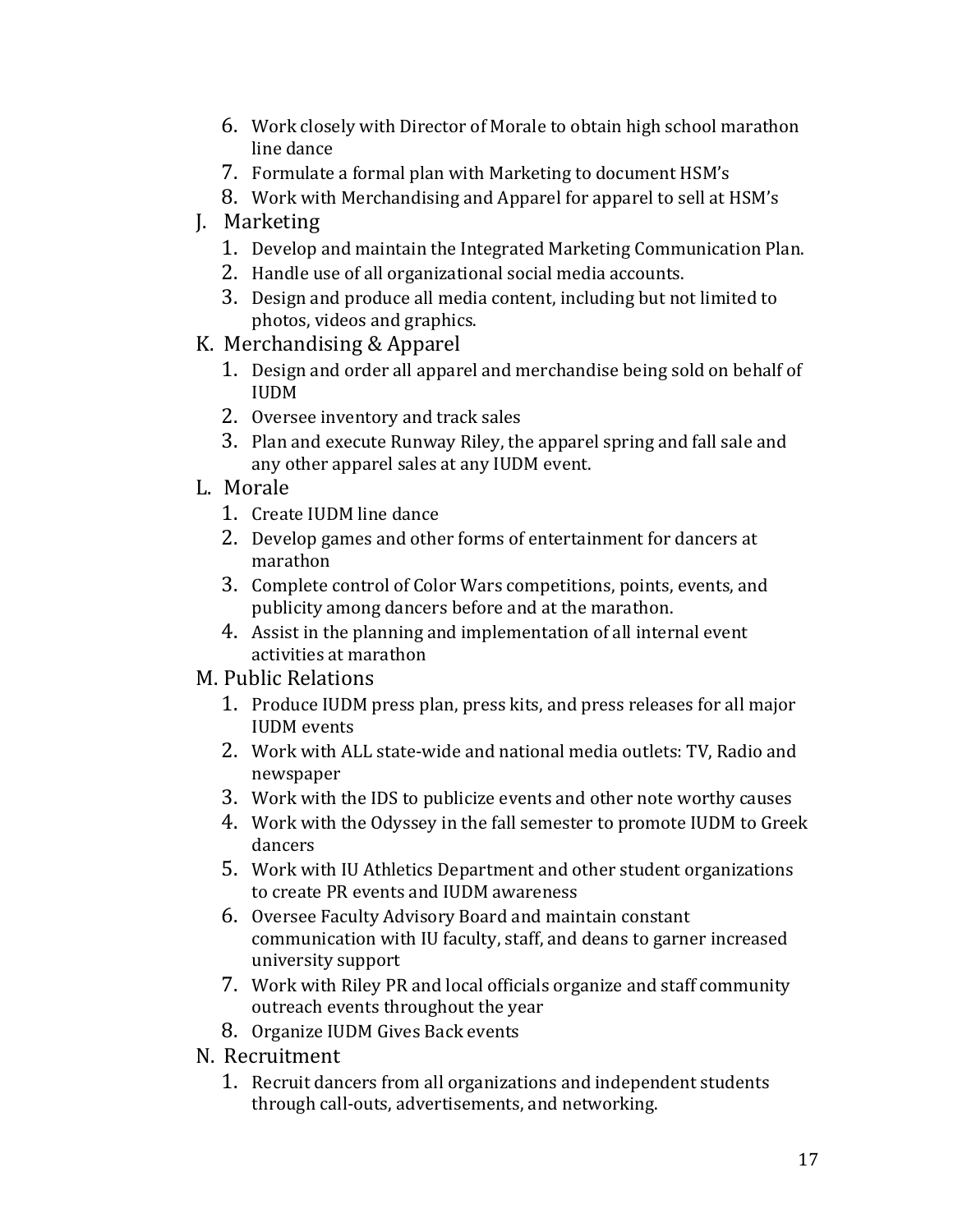- 2. Recruit Residence Hall Associate Recruitment Council (RHARC), through Residential Hall Association (RHA) and their corresponding living facilities
- 3. Recruit independent dancers through neighborhoods and NRC
- 4. Maintain and work with President/faculty advisor to build relationships & partnerships with the organizations on Dean Advisory Board and RHA
- O. Riley Development
	- 1. Oversee Riley Relations, Family Relations, Riley Area, Internal and Events chairs
	- 2. Work with Riley Hospital to plan events
	- 3. Establish and maintain relationships with Riley families
	- 4. Plan and organize events for committee members and Riley families
	- 5. Accommodate Riley families within our means and plan events for Riley kids during Dance Marathon weekend
	- 6. Organize all family speaking times with ample notice before the marathon
	- 7. Organize and finalize Riley Kid Talent Show prior to the event
- P. Special Events
	- 1. Plan and execute the Gala every fall, which includes both an auction and a speaker
	- 2. Plan and execute two Golf Outings, one in each Indianapolis and Chicago during the summer season
	- 3. Organize Donation Station and Inspiration Station for the marathon
	- 4. Plan, facilitate, and coordinate Rockin' 4 Riley in accordance with VP Internal
- Q. Stewardship
	- 1. Foster donor relations
	- 2. Create and implement an incentives program to increase dancer fundraising
	- 3. Educate dancers as to the "why" behind IUDM
	- 4. Educate dancers about how to properly steward donors.

## IV. **Subcommittees and Chair Positions**

#### A. Accounting

- 1. In-hand/Counting
	- a. Facilitate frequent counting sessions, during which other members of the committee count and track all in-hand donations.
	- b. Record all check information for future reference.
	- c. Assist in maintenance of the totals database both online and offline.
- 2. Financial Analysis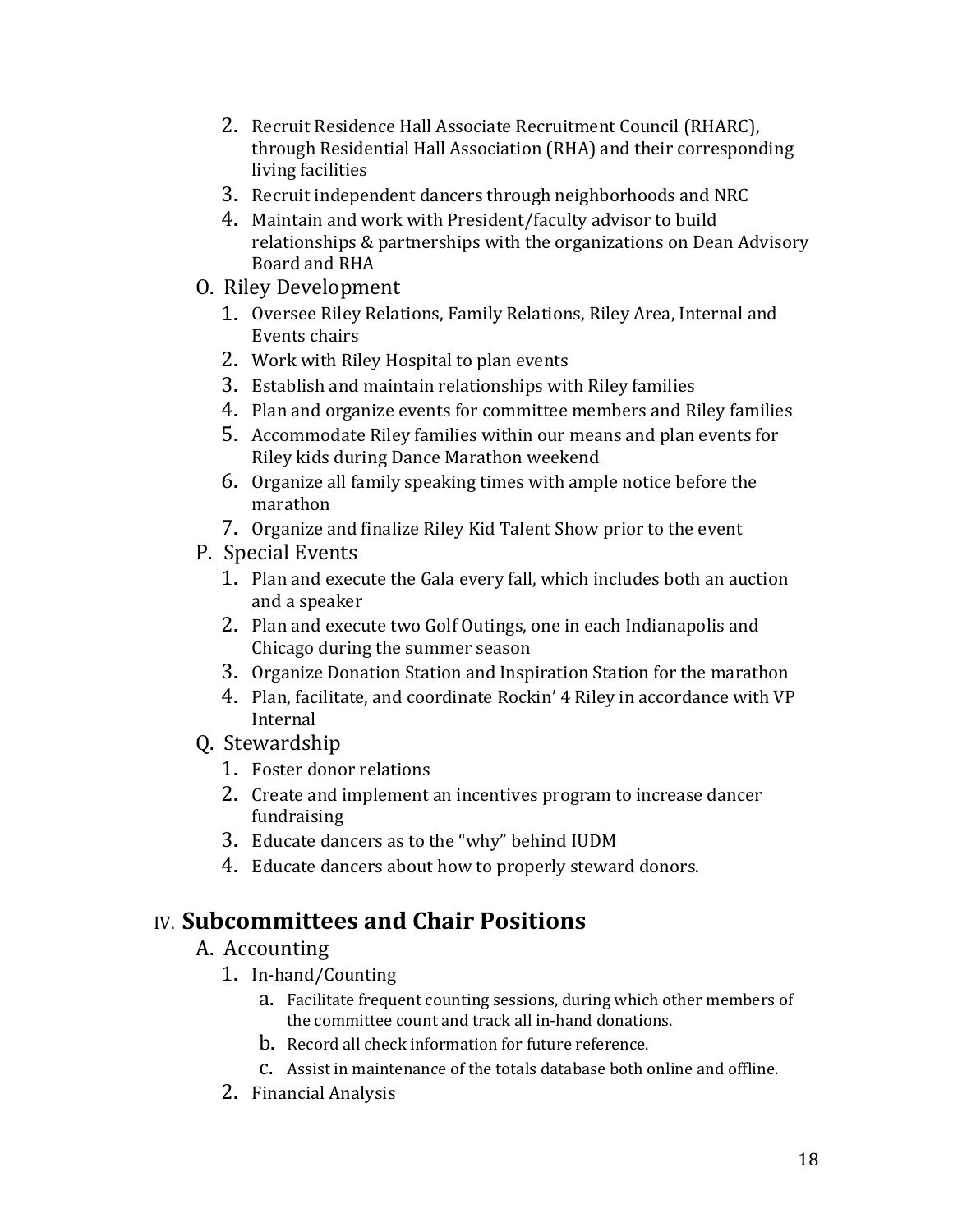- a. Pinpoint the aspects of fundraising and donations that might prove useful to analyze.
- b. Conduct such analysis on fundraising data from the past.
- c. Utilize the results to make recommendations for more effective fundraising techniques and strategies.
- d. Assist in providing future goals for various parts of the organization based on their past performance.
- 3. Riley Development
	- a. Establish and maintain a relationship with the committee's designated Riley family.
	- b. Plan special things for the committee's Riley kid, including (but not limited to) visits, gifts, and letters.
	- c. Provide education about Riley Hospital and frequent inspiration for the committee.

#### B. Alumni Relations

- 1. A
- $\overline{2}$ . B
- 3. C
- 4. D
- C. Corporate Relations
	- 1. Stewardship
		- a. Retain sponsorships from previous year
		- b. Elicit all benefits to be received
		- c. Keep an open line of communication with all sponsors
	- 2. Sponsorships
		- a. Research potential sponsors whose values, motives, and needs match that of IUDM
		- b. Gather corporate contacts from IUDM participants
		- c. Communicate with stewardship once new sponsorships are secured, and pass along all pertinent information
- D. Dancer Relations
	- 1. Greek Relations Chairs (IFC & PHA)
		- a. Serve as IUDMentors to a specific Greek Dancer Groups
		- b. Maintaining communication with the dancer group representatives and their houses
		- c. Prepare IUDMentors to hold in house meetings with their dancer groups
		- d. Relays information to and from the organization to Greek organizations
	- 2. Independent Relations
		- a. Serve as IUDMentors to a specific Organization dancer groups
		- b. Maintaining communication with the dancer group representatives and their organizations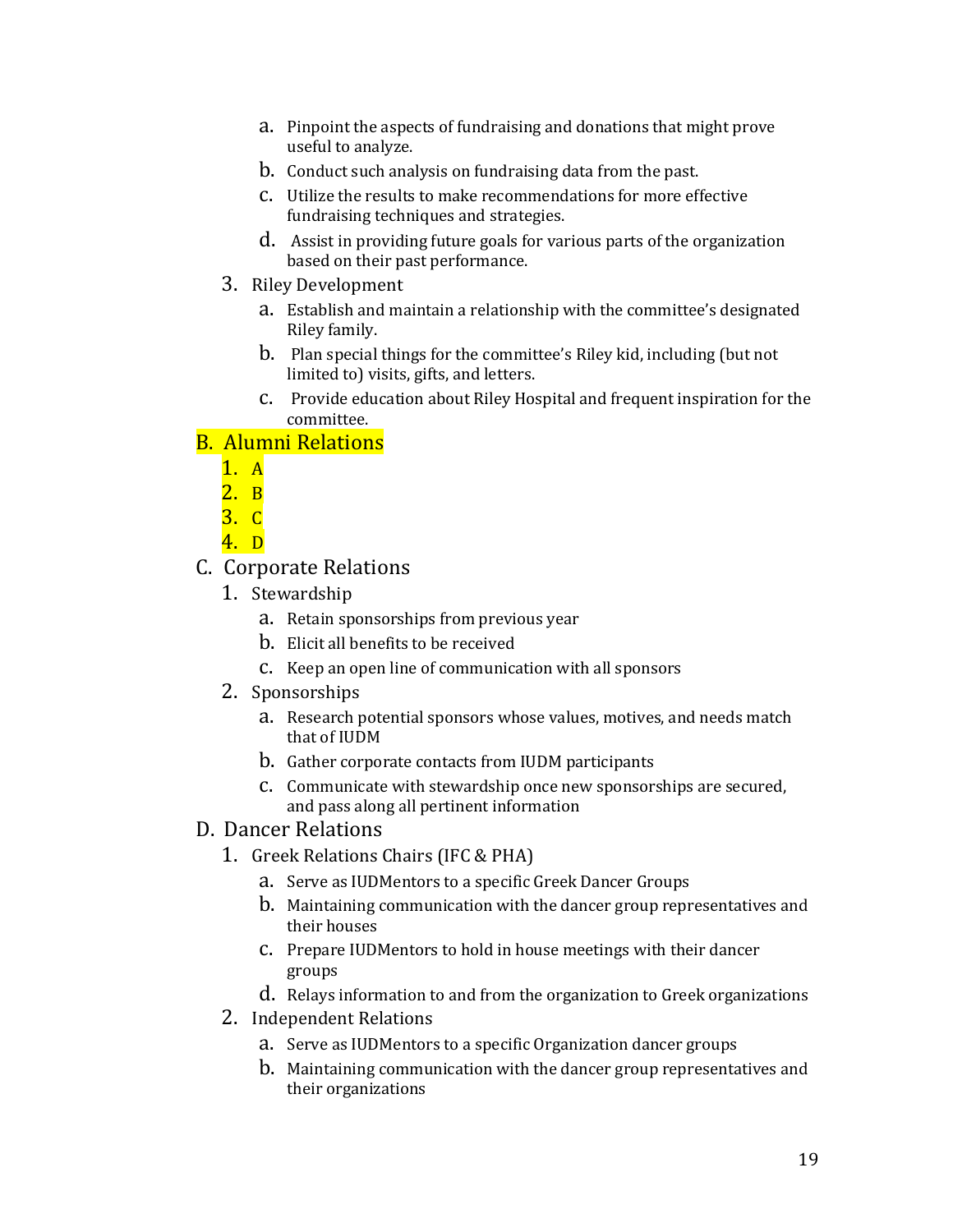c. Prepare IUDMentors to hold meetings with their dancer groups

d. Relays information to and from the organization to Greek organizations

- 3. Dancer Education & Awareness Chair
	- a. Develop education materials for Dancer Ed meetings and DGR meetings including handouts and presentation slides
	- b. Host 1 dancer group representative meeting during Spring Semester and 2 in the fall (or as need be)
	- c. Host 1 dancer education meeting during Spring Semester and 3 in the fall (or as need be)
	- d. Oversee completion of Dancer Education Summer Survival Guide in Spring and Dancer Education Packet in the Fall
	- e. Promote what it means to be a dancer beyond the 36 hours of the Marathon

#### E. Entertainment

- 1. Games
	- a. The Long Drive Contest at the IU Golf Course
	- b. Potential 3v3 basketball tournament in the Fall
	- c. Runs and officiates 3v3 basketball tournament at the marathon
	- d. Plan and run the games at the marathon
	- e. Organize activities for Kirkwood's Rockin' for Riley
- 2. Skits
	- a. Plan and teach Flash Mob dance for IUDM FT5K
	- b. Help create theme hours for the marathon
	- c. Plan original Skits according to the theme hours for the marathon
- 3. Acts
	- a. Solicit and recruit acts (aside from music) for the marathon
	- b. Plan and organize IUDM Acapalooza
	- c. Plan logistics of the Rave portion of the marathon
- 4. Clips
	- a. Create original gift from the Entertainment committee to our Riley family
	- b. Develop Clips to promote events such as: the Long Drive, FT5K, Rockin' for Riley, among others
	- c. Create clips corresponding to theme hours at the marathon
- 5. Bands
	- a. Solicit and recruit musical acts for the marathon
	- b. Run the IUDM Idol contest for Dancers
	- c. Plan and organize IUDM Acapalooza
	- d. Recruit entertainment for FT5K and Kirkwood Rockin' for Riley
- F. Fundraising
	- 1. Canning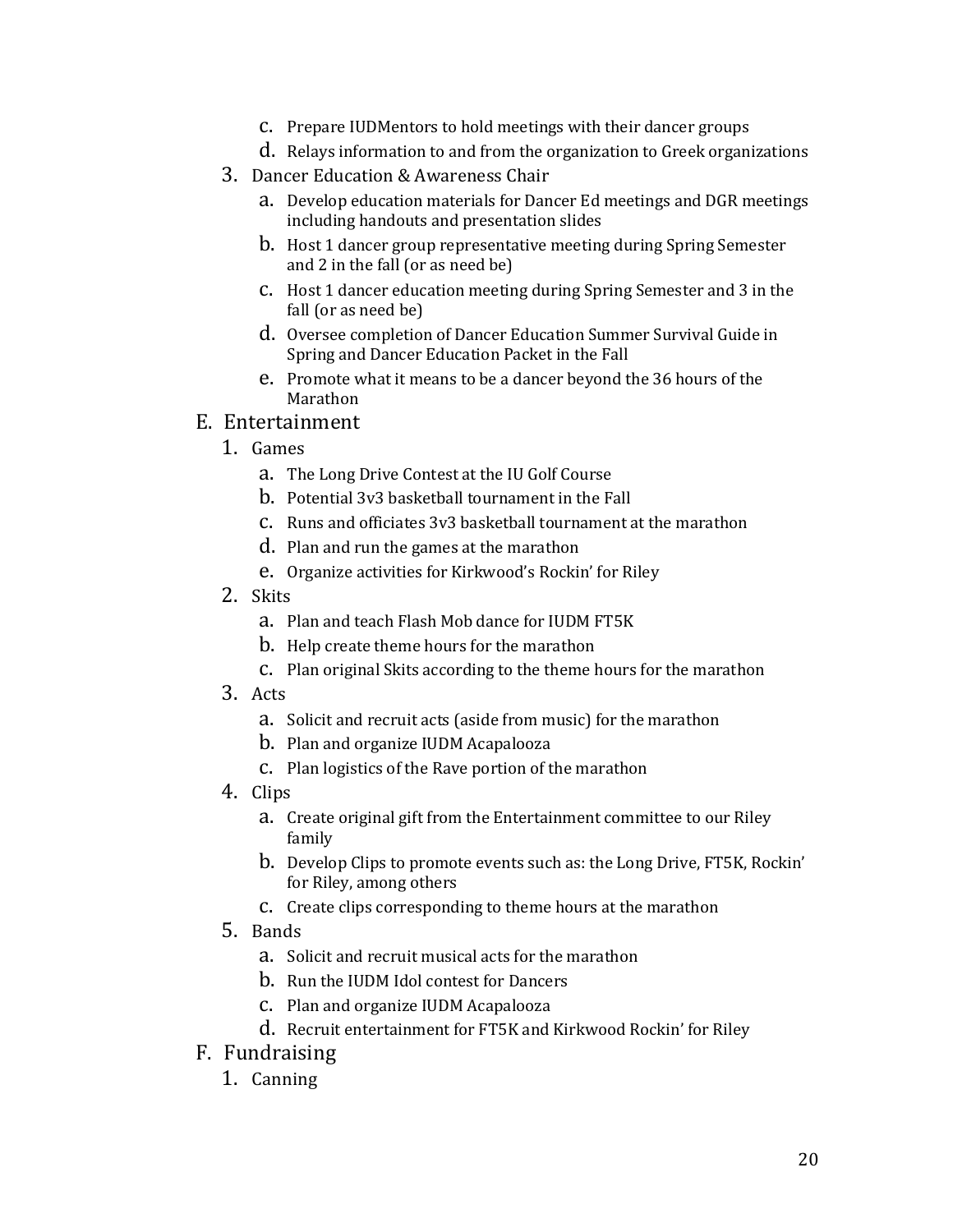- a. Secures various locations for organization members to stand outside of with Riley buckets to collect donations
- b. Organizes documents to keep track of members who go canning
- c. Plans various canning opportunities throughout the year (Canning in the Classroom, Penny Wars, etc.)
- d. Orders and takes inventory of Riley buckets
- 2. Dancer Education
	- a. Provides tools and resources to dancers to reach their fundraising goals
	- b. Organizes and helps distribute care package contents
	- c. Presents at dancer meetings about tips on how to fundraise
	- d. Voices fundraising opportunities that arise throughout the year to dancers
- 3. Outreach
	- a. Contacts and thanks businesses to allow us to solicit donations outside of them
	- b. Plans and executes at least one fundraising workshop per semester with all of the IUDM fundraising chairs
- 4. Road Rules
	- a. Plans and executes at least one weekend of the semester (including the summer) of Road Rules
	- b. Works with Outreach subcommittee to secure locations for Road Rules
	- c. Creates documents to keep track of committee members who sign up
	- d. Organizes challenges within the weekend of Road Rules to keep members engaged

#### G. Hospitality

- 1. A
- $2. B$
- 3. C
- 4. D
- H. Logistics
	- 1. Events
		- a. Collaborate with Operations Chair for all event planning
		- b. Organize stage and sound needed for FT5K and Rockin' 4 Riley
		- c. Plan, organize, and facilitate Amazing Race
		- d. Create area signs for marathon
		- e. Collect and organize layout of all banners at marathon
	- 2. Communications
		- a. Responsible for creating and maintaining relationships with all event vendors and affiliates
		- b. Create and analyze event and group surveys throughout the year
		- c. Communicate with Marketing Committee and Director to distribute surveys to community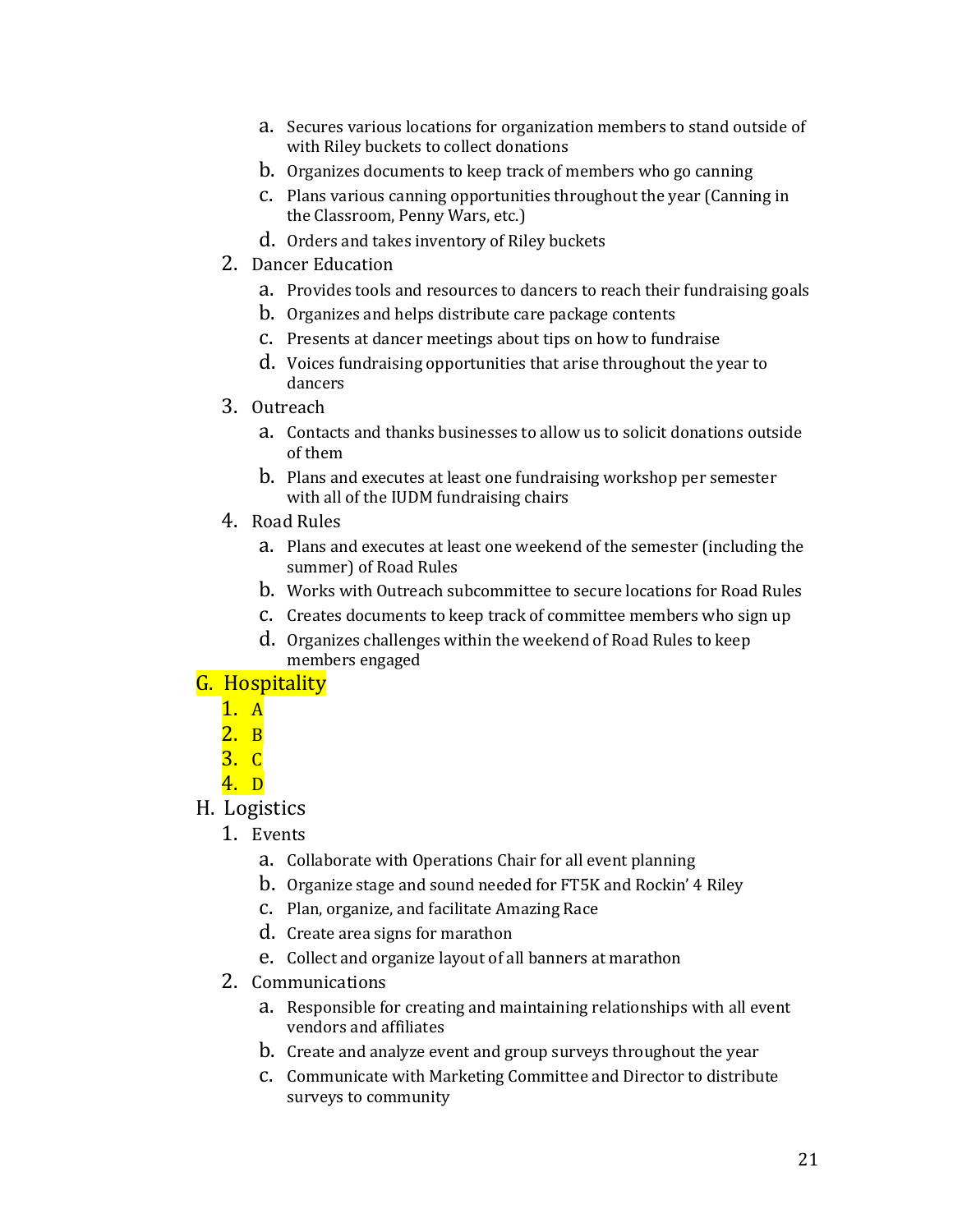- 3. Operations
	- a. Find problems with security at events and work with IUPD
	- b. Monitor and organize security stations throughout marathon
	- c. Assist in creating floor plans for FT5K, Rockin' 4 Riley, and Dance Marathon
	- d. Responsible for obtaining all resources needed for planned events
	- e. Responsible for organizing marathon dancer check-in
	- f. Plan setup and cleanup schedules for FT5K, Rockin' 4 Riley, and Marathon

#### I.Marathon Relations

- 1. Stewardship
	- a. Works with Director of Marathon Relations to communicate with high school marathon councils and advisors to help high schools develop their marathons and create "How to Guide"
	- b. Strengthen relations with both the committee's Riley family and high schools
	- c. Oversee and plan High School Marathon Retreats
	- d. Send thank you's to the completed high school marathons
- 2. Recruitment
	- a. Responsible for recruiting high school students to participate in collegiate dance marathons by collecting contact information.
	- b. Works with the RHARC chair on Recruitment to help transition potential high school members to IUDM
	- c. Develop activity stations for recruiting high school students at marathons
	- d. Interact and personally connect with high school students to help them find and maintain their passion for Dance Marathon
	- e. Create innovative videos and ideas to encourage participation at high schools
- 3. Logistics Chair
	- a. Plan all rides to high school marathons and any other committee events requiring travel
	- b. Responsible for some at-marathon logistics (helping to set up the marathon and playing the line dance)
	- c. In charge of bringing and selling IUDM apparel and merchandise at HS marathons
- 4. University Relations
	- a. Responsible for assisting and hosting visiting marathons that attend IUDM
	- b. Communicate with and attend other collegiate marathons
	- c. Update University Relations "How We Do DM" Packet
- 5. Marathon Morale
	- a. Brings upbeat energy to HS marathons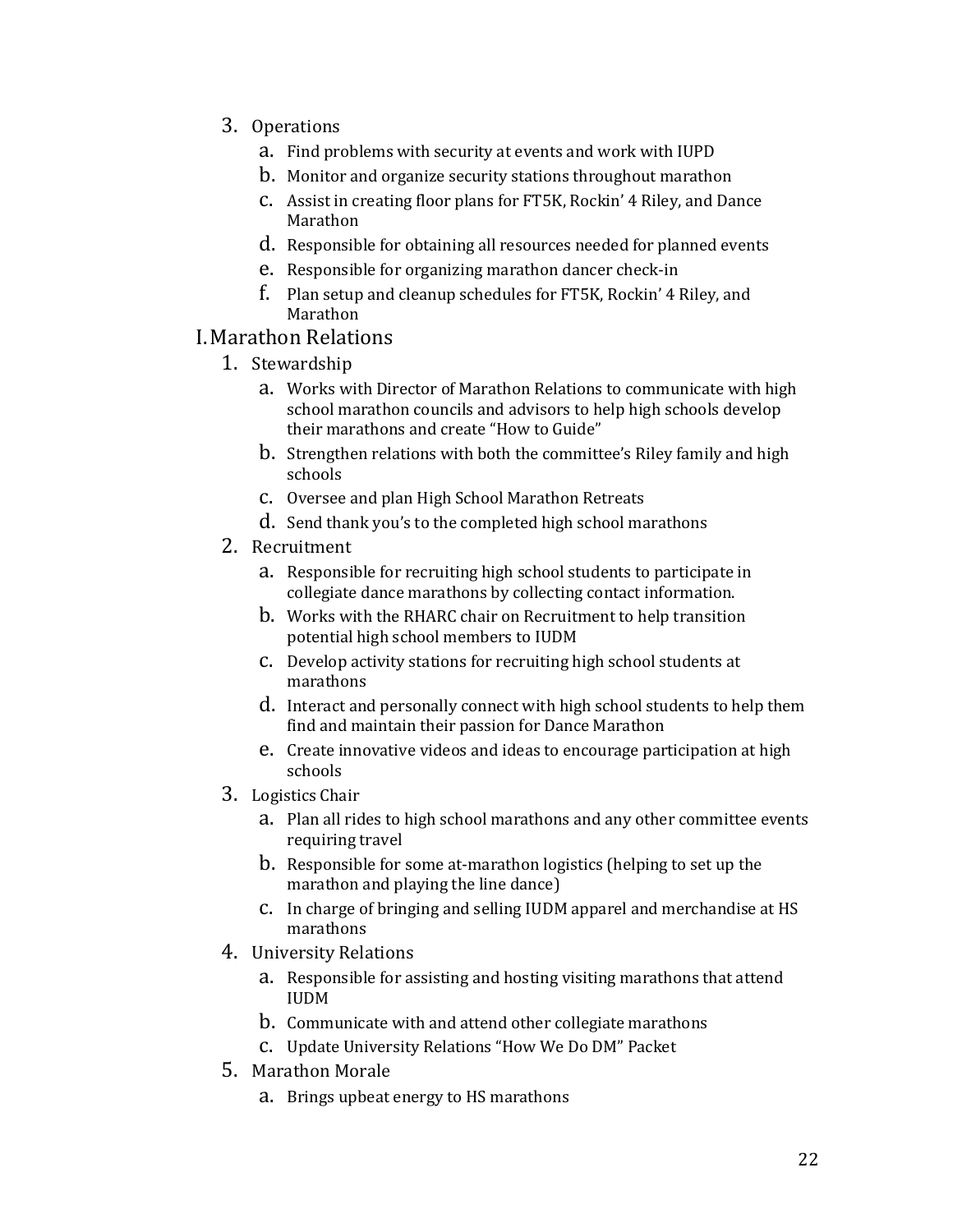- b. In charge of teaching 5 minute high school line dance at HS marathons
- c. Encourages high school students to be involved in the marathon by participating in the line dance and playing games
- d. Responsible for "Game Book" for all high schools to utilize when planning marathon timelines
- J. Marketing
	- 1. Event Documentation
		- a. Document every IUDM event
		- b. Get footage to be used for promotional videos and social media throughout the year and at the marathon
	- 2. Graphics
		- a. Raise awareness for IUDM and corresponding events through the use of graphics
		- b. Use of creative suites and web-based programs
	- 3. Promotional Videos
		- a. Create promotional videos for all events. These include, but are not limited to: Riley and Ashley Week, Tacky Prom, Campus Awareness Week, etc.
		- b. Create yearly video to be shared at the annual Gala event
		- c. Create videos to be shown at the end of the marathon, including Road to DM and the final recap video
	- 4. Social Media
		- a. Raise awareness for IUDM through social media
		- b. Run all social media accounts, including Twitter, Facebook, Instagram, Tumblr and YouTube

#### K. Merchandising and Apparel

- 1. Apparel
	- a. In charge of designs for apparel sold at the Marathon, run way riley and other events.
	- b. Must work together to ensure the best product is being created possible for each design.
	- c. Work with appropriate vendors on apparel items
- 2. Accessories
	- a. Responsible for designing IUDM accessory line and other ALL IUDM apparel items.
	- b. Work with appropriate vendors for purchasing accessories.
	- c. Create an accessories survey
- 3. Events
	- a. Running and planning run way riley
	- b. Run and schedule workers for the spring sale
	- c. Work with the Marketing committee to market for these events
	- d. Work with finance chair to decide the item of the week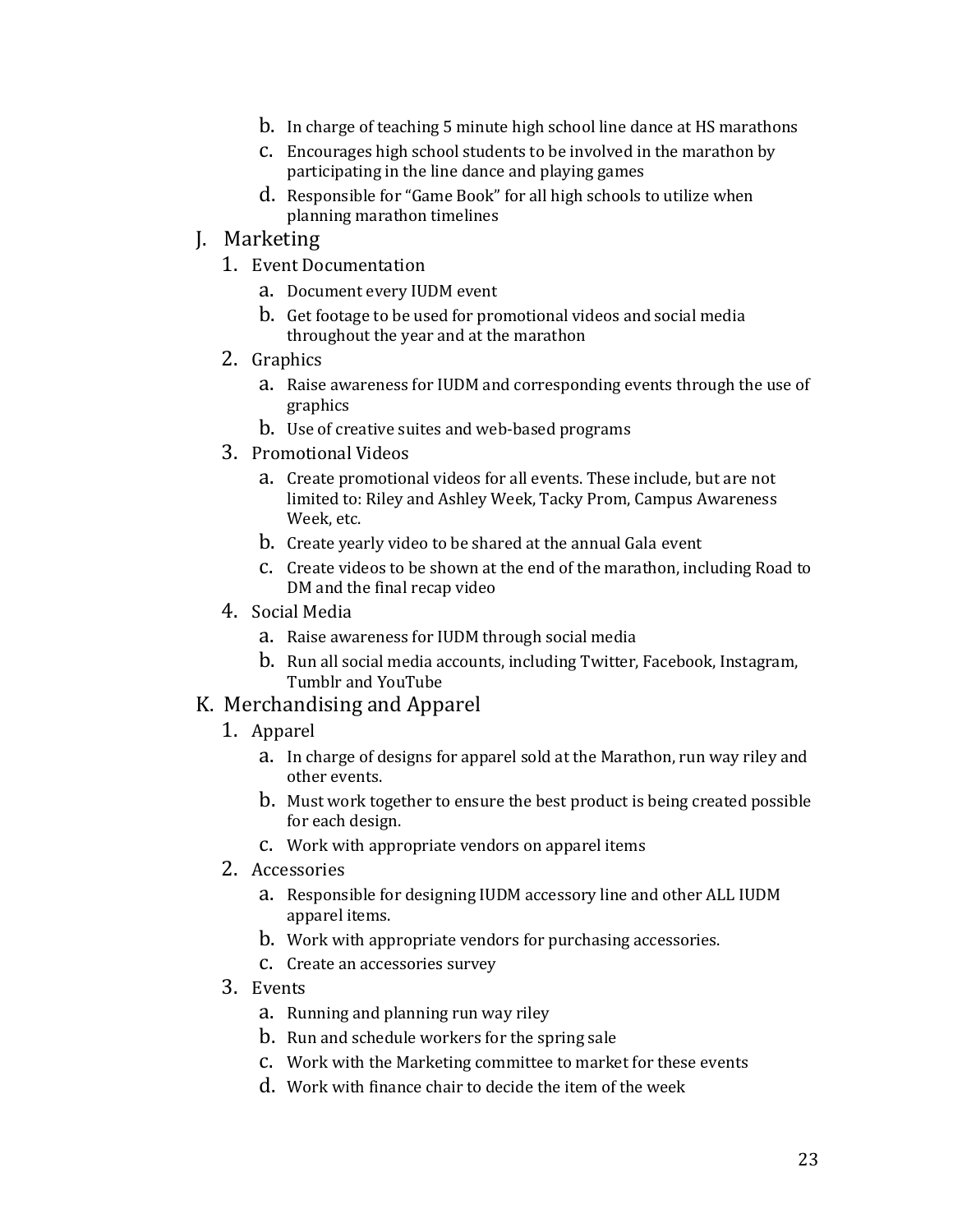- 4. Finance
	- a. Keeping inventory and managing apparel form
	- b. Working with events to decide the item of the week
	- c. Communicate with Accounting for totals from apparel sales
	- d. Track profits and breakeven points

#### L. Morale

- 1. Color Wars
	- a. Coordinate Color Wars teams and plan team reveal
	- b. Create and coordinate 3 Color Wars competitions before marathon
	- c. Create Color Wars board for marathon
	- d. Attend organizations' fundraisers
	- e. Create Color Wars point system and track during marathon
	- f. Visit Color Teams near the marathon to explain color wars, rotations, etc.
- 2. Line Dance
	- a. Compile song list for line dance and update track song database (black list).
	- b. Create the yearly marathon line dance.
	- c. Create Riley kid and high school line dances
	- d. Create website and video tutorial
	- e. Create 36 Hour "Rage on Stage" Medals
	- f. Create clips for Stage Games to use during Don't Forget The Lyric.
- 3. Stage Games
	- a. Brainstorm, organize, and host stage games
	- b. Create prizes and incentives for winners
	- c. Create extra stage games for filler time
	- d. Plan and run games for events such as Rockin' 4 Riley
	- e. Organize marathon theme hours
- 4. Events/Culture
	- a. Create the Morale 2015 Composite.
	- b. Responsible for planning Socials/Cabins.
	- c. Buy food for the Marathon.
	- d. Make the committee Riley Family Bio Book and gift basket.
	- e. In charge of overall committee Morale at Morale meetings.
	- f. Create Morale Moments for each Morale Meeting.

#### M. Public Relations

1. A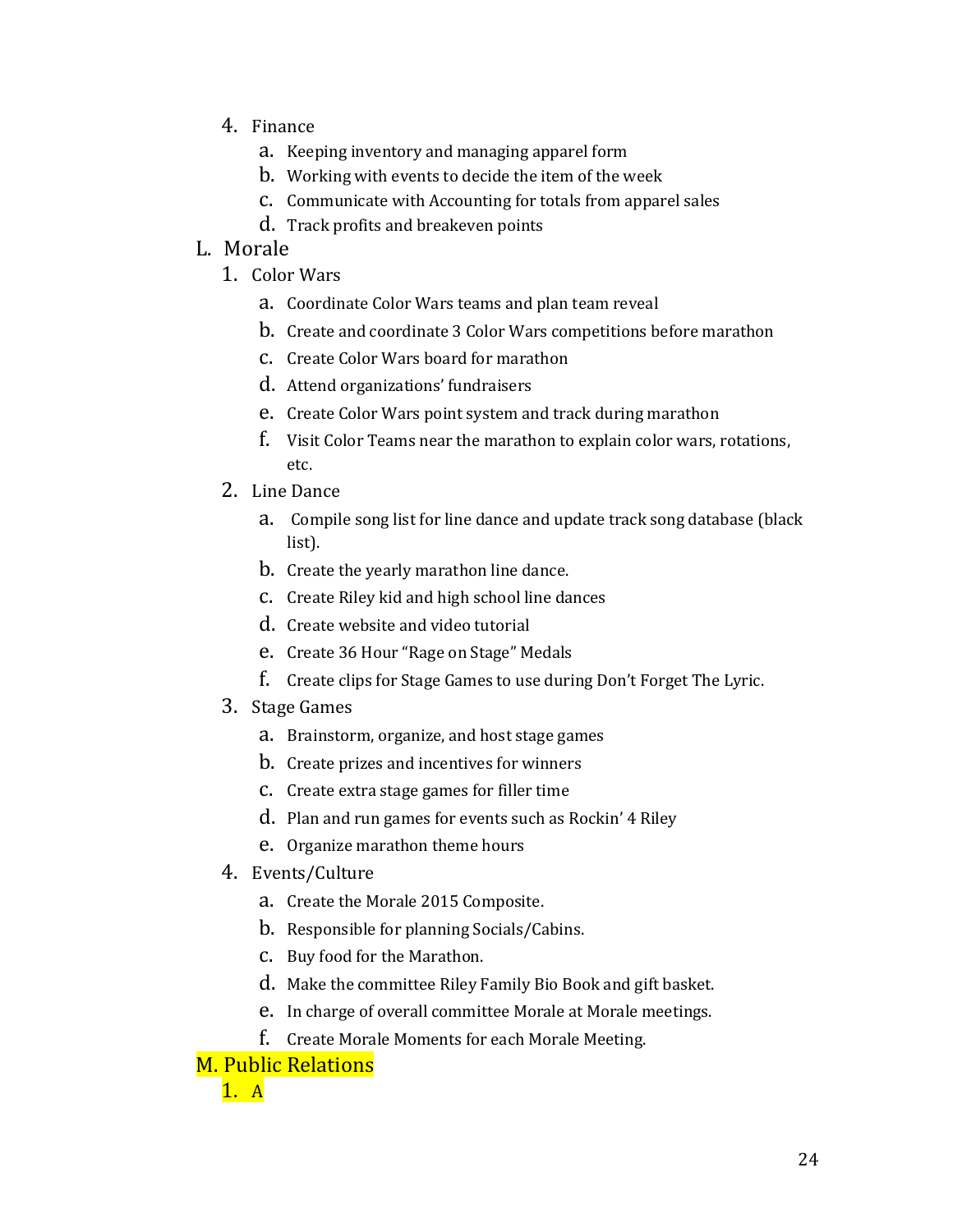- 2. B
- 3. C
- 4. D

#### N. Recruitment

- 1. Residence Hall Association Recruitment Council
	- a. Recruit and connect with freshman living in residence halls
	- b. Table, pass out flyers and handle other various promotions within the residence halls
	- c. Handle registration for marathon
- 2. Neighborhood Recruitment Council
	- a. Recruit and connect with independent dancers living outside of residence halls
	- b. Table, pass out flyers and handle other various promotions living outside of residence halls
	- c. Handle registration for marathon
- 3. Organizations
	- a. Recruit and connect with new organizations across campus
	- b. Seek out new organizations yearly and present them with the benefits of joining
	- c. Registering organizations for the marathon
- 4. Campus Awareness
	- a. Coordinate freshman awareness and spread awareness across campus
- O. Riley Development
	- 1. Riley Relations
		- a. Work with Riley liaison to plan events for Riley Development at Riley Hospital, including but not limited to the NICU Baby Shower and Riley Kid Birthday Party
		- b. Create and implement projects for kids at Riley (toy drive, general cards/letters
		- c. Build a stronger bond between IUDM and Riley hospital
		- d. Write seasonal newsletters to send out to families
		- e. Organize subcommittee involvement in providing a meal for the Ronald McDonald House
	- 2. Family Relations
		- a. Work with committee members to find new families
		- b. Create welcome packets for the marathon
		- c. Organize the family speakers at the marathon
		- d. Create guidelines for families speaking at the marathon
		- e. Create Celebration of Life video
		- f. Organize Riley Kid talent show
		- g. Send out invites for all events and the marathon
		- h. Celebrate all kids' birthdays in an inexpensive way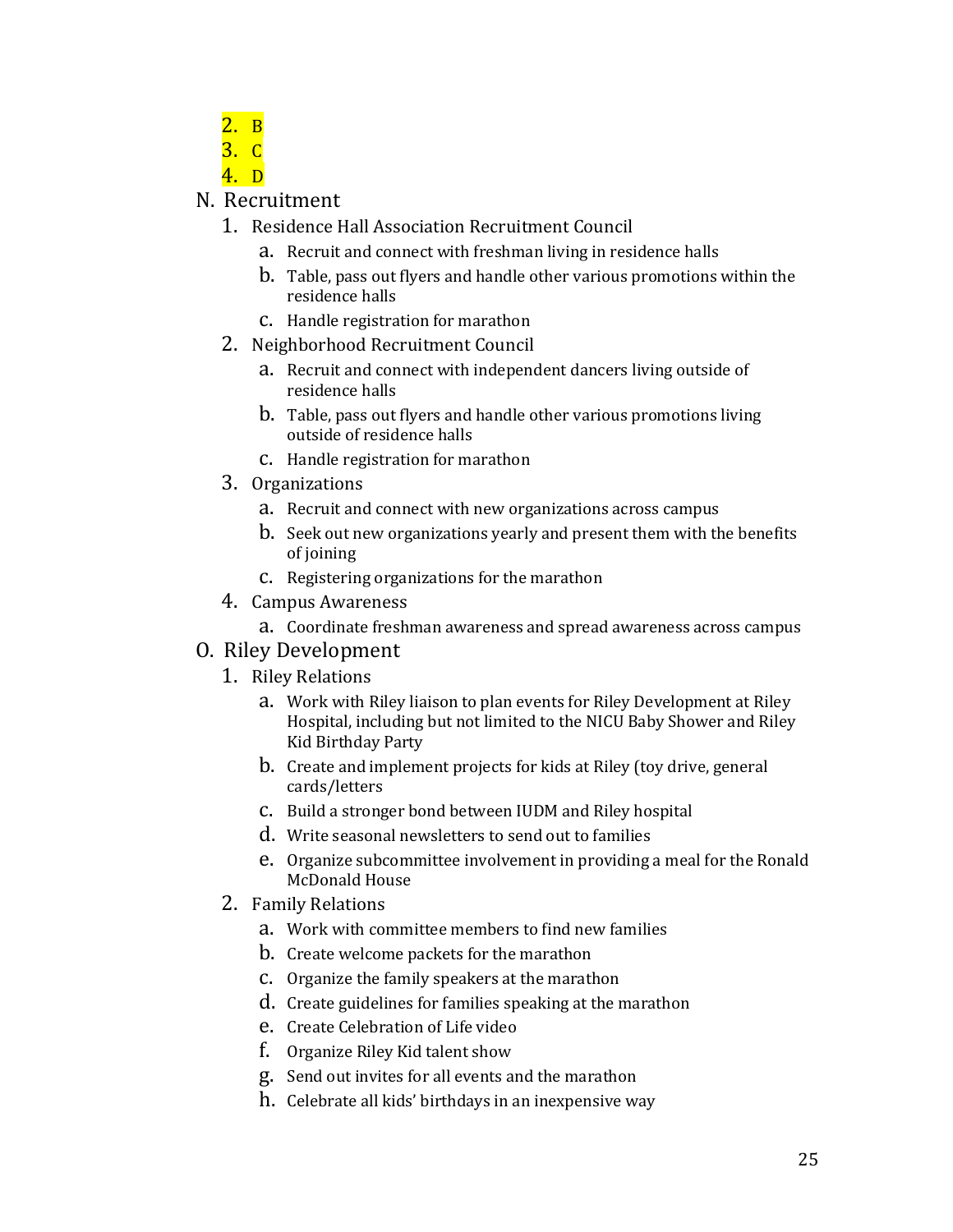- 3. Riley Area
	- a. Create theme for Riley Tent
	- b. Get all decorations
	- c. Create games and activities for Riley families at the marathon
	- d. Get all material needed for games and activities
	- e. Get moon bounce for marathon
	- f. Find food donors for the three meals that are provided to the families at the marathon
	- g. Organize and order spring spirit apparel
- 4. Special Events
	- a. Set up events with families throughout the year including:
		- Easter Egg Hunt
		- Indians baseball game
		- Indianapolis Zoo
		- Kirkwood's Rockin' for Riley
		- Indianapolis Children's Museum
	- b. Create new events for Riley families
	- c. Send out invitations for all events
- 5. Outreach
	- a. Reach out to hotels to provide rooms for the families coming to the marathon
	- b. Coordinate sponsorship of Riley families with organizations (\$250 per family.
	- c. Develop the Riley Kid Line Dance and teach at the marathon

#### P. Special Events – Collin working on it

- 1. Auction
	- a. Build a database to track and collect auction items for the golf outing, silent auction and both the silent and live auctions.
- 2. Campus Events
	- a. Plan and execute campus and community wide events.
- 3. Gala
	- a. Plan and execute Gala.
- 4. Sporting Events
	- a. Plan and execute the annual golf outing..
- Q. Stewardship
	- 1. Donor Relations
		- a. Oversee thank you's to different donor levels.
		- b. Create a communication plan for each donor level throughout the year.
	- 2. Educations
		- a. Educate the dancers and other external personnel about the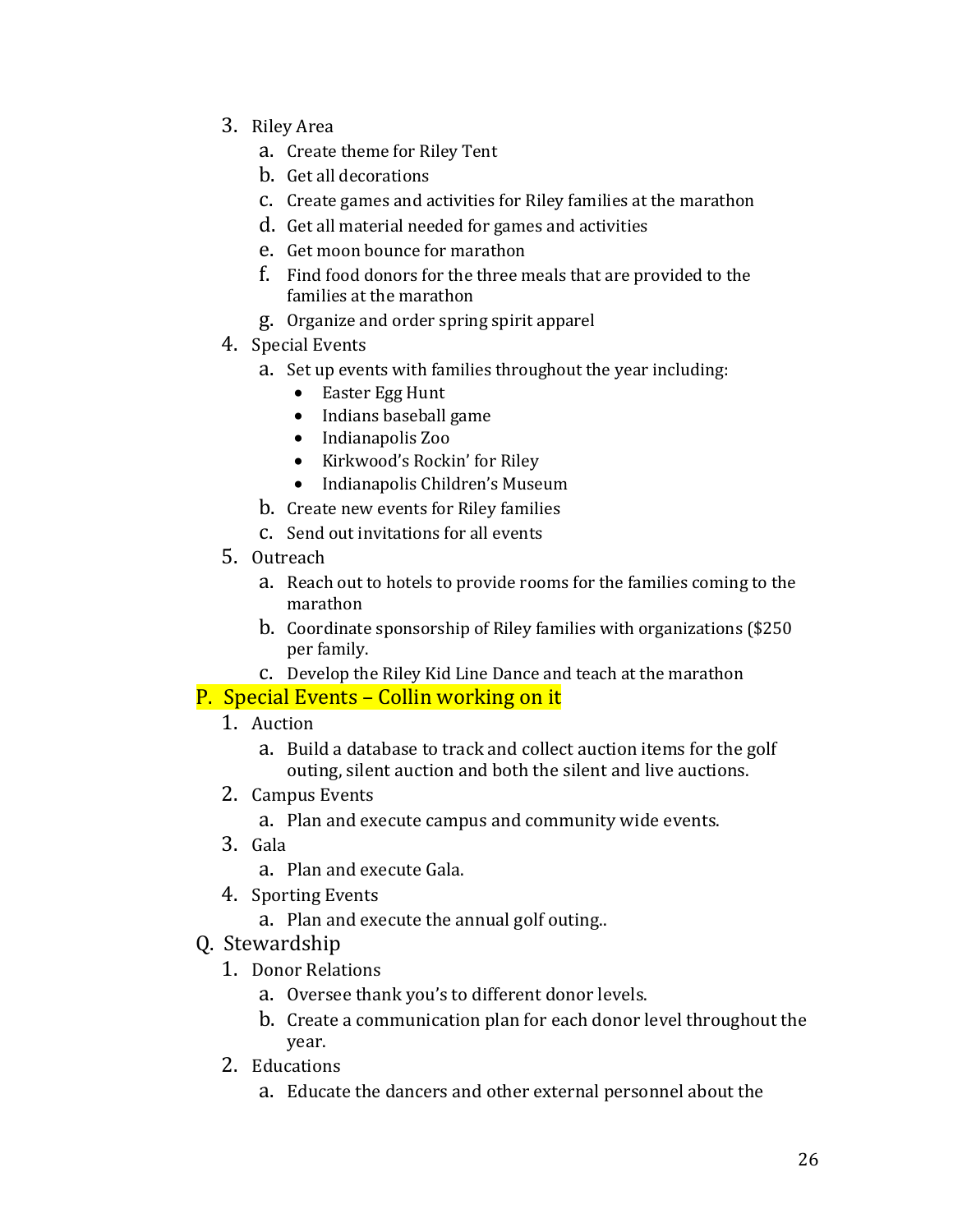- b. Attend dancer education sessions.
- 3. Incentives
	- a. Provide incentive levels for dancers to increase dancer fundraising.
- 4. Dancer Stewardship
	- a. Educate dances about how to properly steward donors.
	- b. Attend dancer education sessions.

\*\*\*In addition to the subcommittees stated above, each committee must have both a Culture and Fundraising aspect. These aspects serve as a purpose to unite the committee in all aspects with a special focus on creating and maintaining passion for each other and the mission of IUDM. The structure of this position is up to that of each director, however, both parts (culture and fundraising) must be present within the committee structure.

#### A. Culture

- 1. Plan ice breakers and inspiration for weekly meetings
- 2. Plan bonding events for the committee, including at least one sober social event each week
- 3. Plan events with committee's Riley buddy and educate the committee on his/her Riley story
- 4. Continue to foster a positive relationship within the committee members, the Riley child/family, and set the bar for being a model IUDM committee member

#### B. Fundraising

- 1. Help set the yearly goals for committee and each member within that committee
- 2. Maintain an updated fundraising total sheet throughout the year
- 3. Plan fundraising events and activities (i.e. canning, text-a-thon)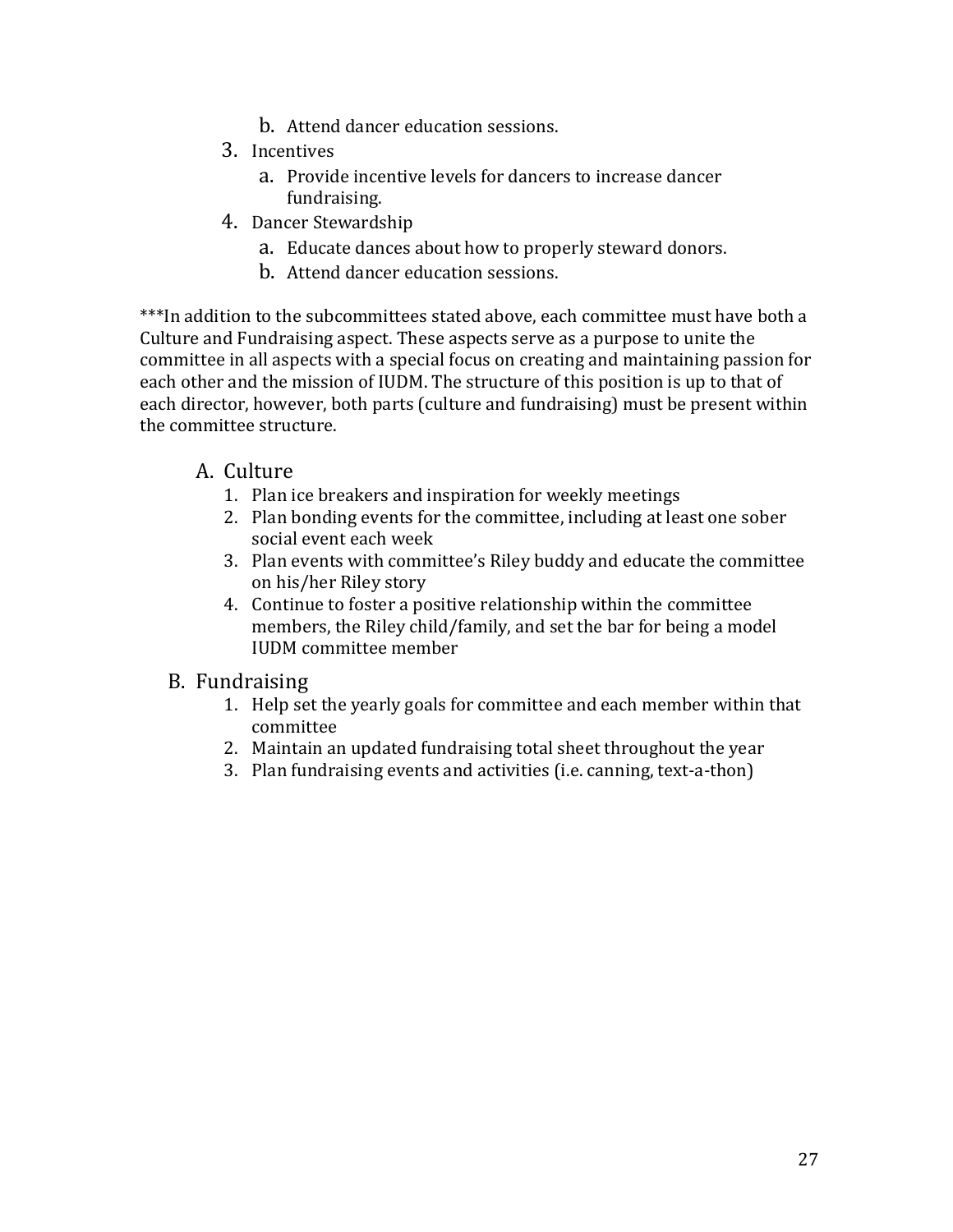#### *Appendix #2*

## **Membership Review Process**

The Membership position exists within IUDM to further the development of the experience had by participants of all levels. This includes ensuring that the actions taken by members of IUDM represent the values, goals, and missions of the organization. In order to ensure that member behavior is in line with the ethics of the organization, a Member Ethics Review protocol will be put into place.

Member Ethics Review Process:

All undergraduate members within IUDM are eligible to be entered into the Member Ethics Review process. This includes members of the Executive Council, subcommittee chairs, committee members, dancer group representatives, and dancers. An individual is entered into the process through an ethics review submission from any of the following individuals:

- *President*
- *Vice President, Membership*
- In the case of a submission of a subcommittee chair or committee member: the *individual's Vice President*
- In the case of a submission of a subcommittee chair or committee member: the *individual's director*
- In the case of a submission of a dancer group representative or dancer: the *Director of Dancer Relations*

Upon entering the Member Ethics Review process, a committee member or subcommittee chair will be required to follow the following actions:

- *1st offense:* An individual meeting with the Vice President, Membership in order to further discuss the implications of the individual's actions upon IUDM. The purpose of this meeting serves as an opportunity to further the individual's understanding of the organization's values and missions as well as to explain the future consequences of repeated actions.
- *2nd offense*: One-month restriction of social events or gatherings within IUDM. The individual will be limited to only attending weekly meetings during this time
- *3rd offense*: Individual will be dropped of their position of subcommittee chair, committee member, dancer group representative, or dancer and will serve IUDM as a virtual fundraiser participant.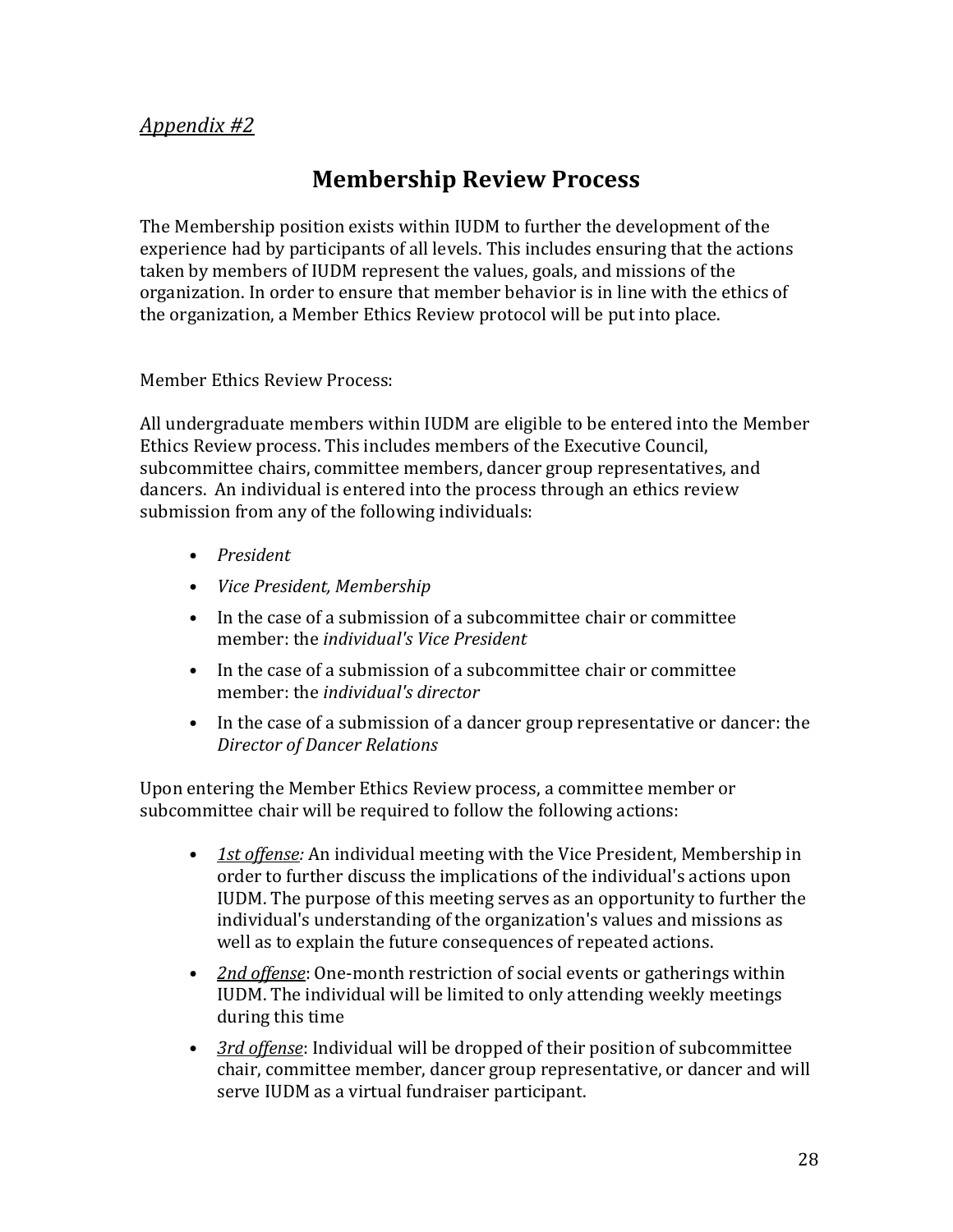In case-by-case circumstances, and by a 3/5 vote of the Board of Managers, an individual may bypass the 1st and/or 2nd offense situations.

A submission of a member into the Member Ethics Review is warranted by actions such as but not limited to:

- Misrepresenting the mission or values statement of IUDM.
- Deterring the experience of another IUDM member through harassment or disrespect.
- Failing to abide by the organization's social conduct rules.